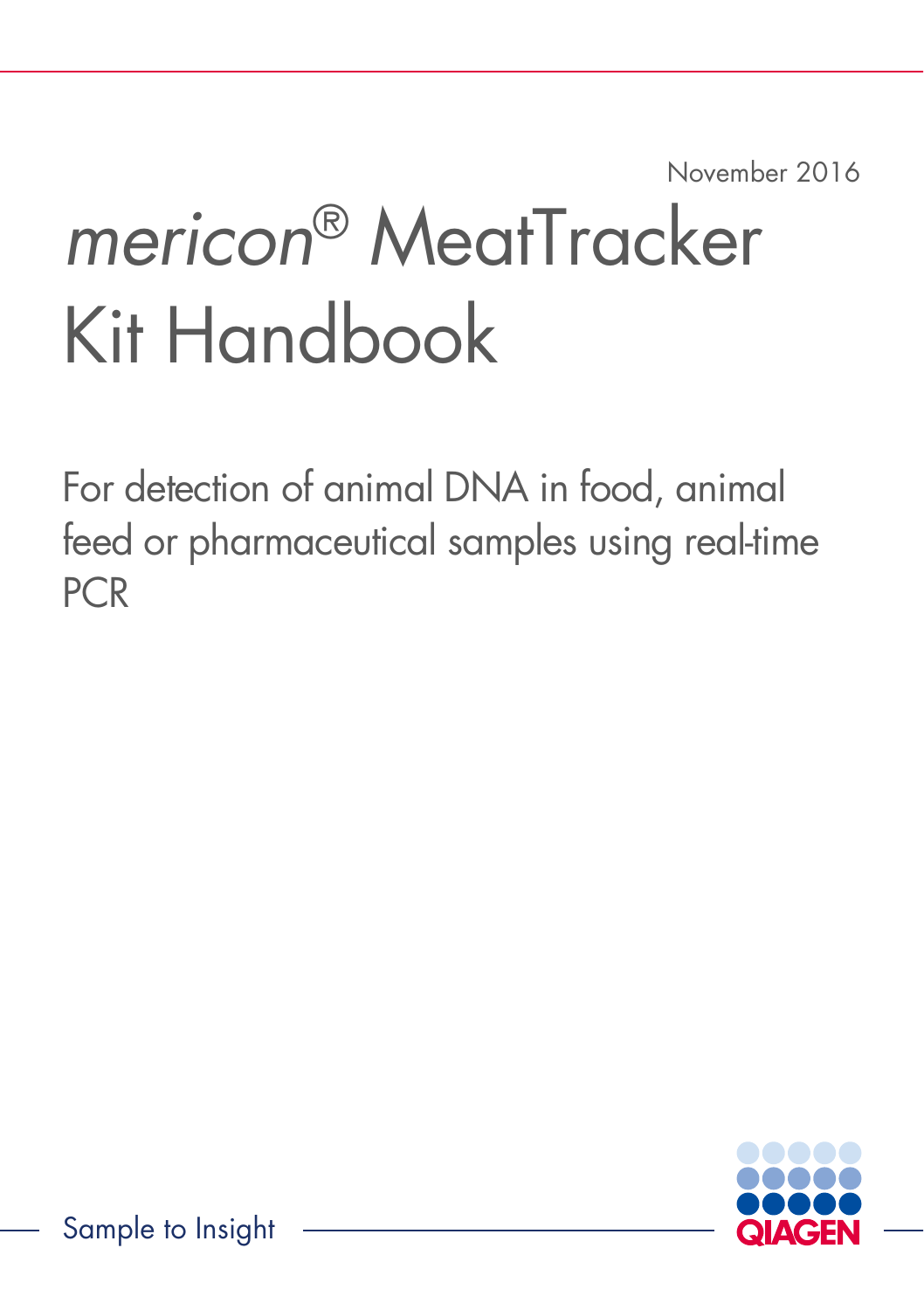### Contents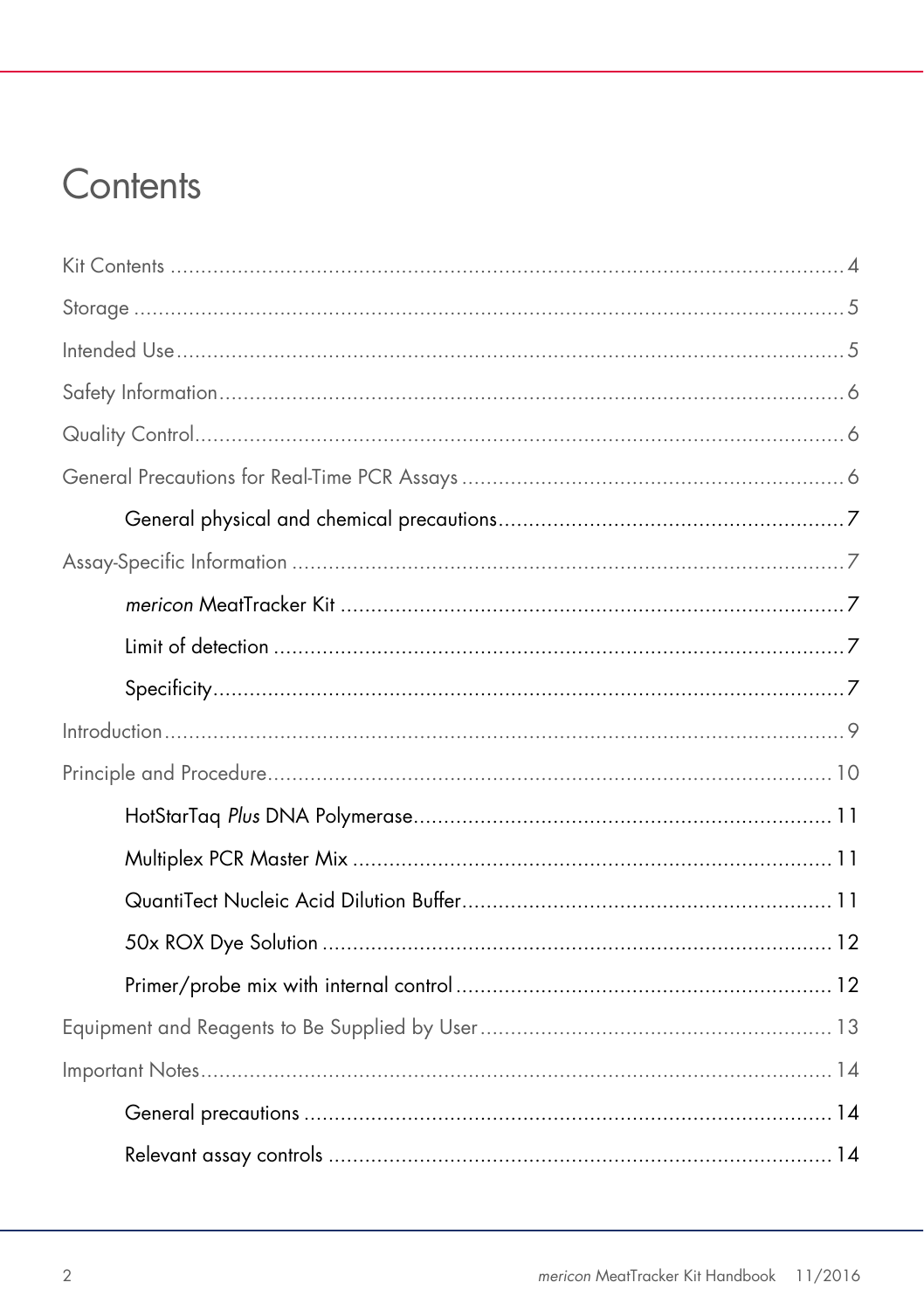| Protocol: Detection of Animal DNA by Real-Time PCR without ROX 16 |  |
|-------------------------------------------------------------------|--|
|                                                                   |  |
|                                                                   |  |
|                                                                   |  |
|                                                                   |  |
|                                                                   |  |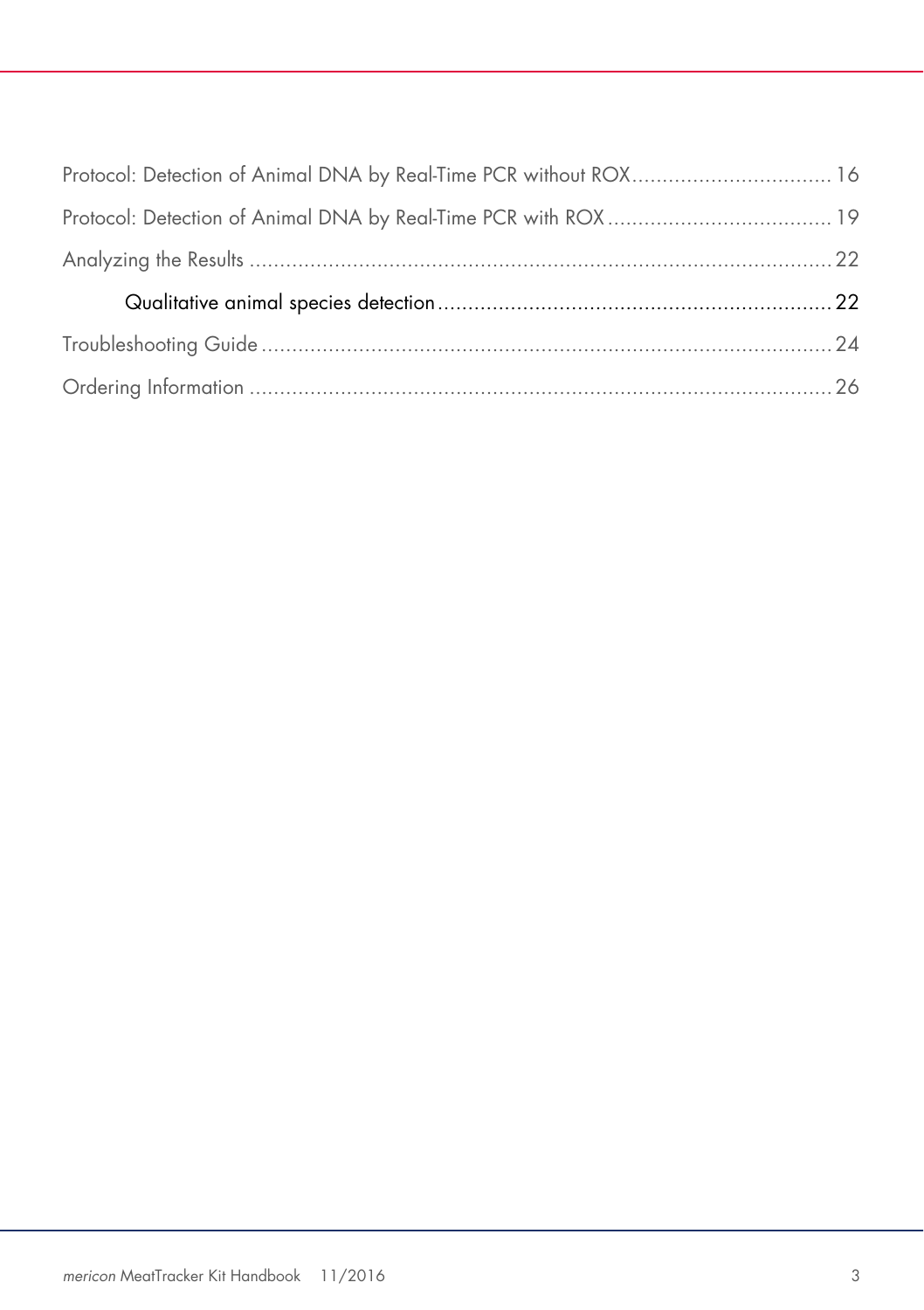### <span id="page-3-0"></span>Kit Contents

| <i>mericon</i> MeatTracker Kit (96)                        | (96)         |
|------------------------------------------------------------|--------------|
| Catalog no.                                                | 290145       |
| Number of reactions                                        | 96           |
| mericon Assay* (tube with yellow cap)                      | 96 reactions |
| Positive Control DNA (tube with red cap)                   | 20 reactions |
| QuantiTect® Nucleic Acid Dilution Buffer                   | $1.5$ m      |
| RNase-free water                                           | $1.9$ ml     |
| Multiplex PCR Master Mix <sup>t</sup> (tube with blue cap) | $1040$ pl    |
| 50x ROX Dye Solution                                       | $210$ $\mu$  |
| Quick-Start Protocol                                       |              |

\* Contains target-specific primers and probes, as well as the internal control (IC).

† Contains HotStarTaq® *Plus* DNA Polymerase, dedicated multiplex real-time PCR buffer and dNTP mix (dATP, dCTP, dGTP, dTTP).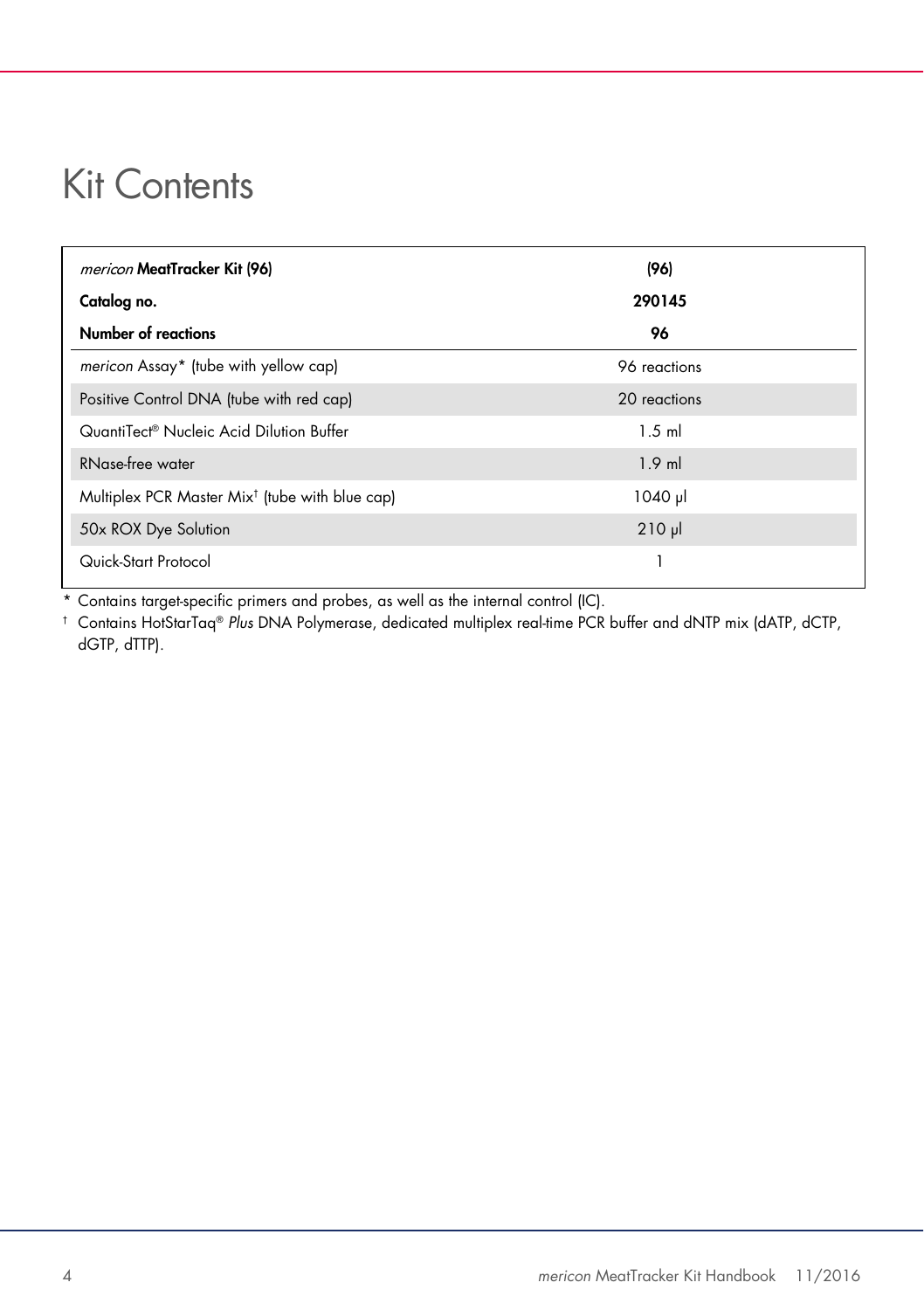### <span id="page-4-0"></span>**Storage**

The *mericon* Assays are shipped on dry ice. Multiplex PCR Master Mix, QuantiTect Nucleic Acid Dilution Buffer and ROX Dye Solution should be stored immediately at –15°C to –30°C upon receipt, in a constant-temperature freezer.

All remaining non-reconstituted kit components should be stored at 2–8°C and protected from light. Stored under these conditions and handled correctly, assay performance remains unaffected until the date of expiration printed on the quality control label inside the kit box or envelope.

Once reconstituted, reagents should be dispensed into aliquots to avoid more than 5 freeze– thaw cycles and stored at 2–8°C for short-term storage (1 month) or –15°C to –30°C for long-term storage.

### <span id="page-4-1"></span>Intended Use

The *mericon* MeatTracker Kit is intended for molecular biology applications in food, animal feed and pharmaceutical product testing. This product is not intended for the diagnosis, prevention or treatment of a disease.

All due care and attention should be exercised in the handling of the products. We recommend all users of QIAGEN® products to adhere to the NIH, or other applicable guidelines that have been developed for recombinant DNA experiments.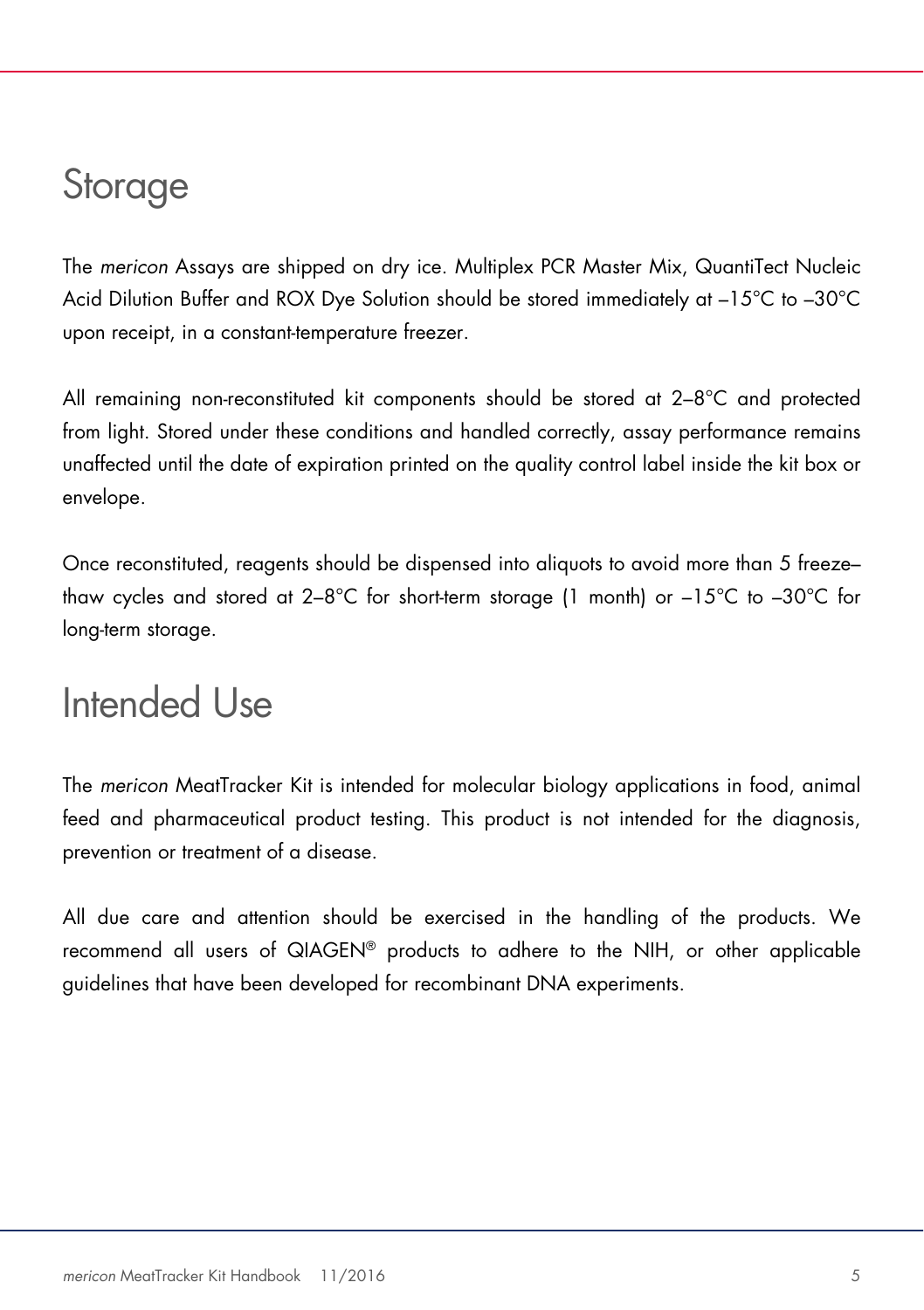# <span id="page-5-0"></span>Safety Information

When working with chemicals, always wear a suitable lab coat, disposable gloves and protective goggles. For more information, please consult the appropriate safety data sheets (SDSs). These are available online in convenient and compact PDF format at www.qiagen.com/safety where you can find, view and print the SDS for each QIAGEN kit and kit component.



CAUTION: DO NOT add bleach or acidic solutions directly to the sample preparation waste.

# <span id="page-5-1"></span>Quality Control

In accordance with QIAGEN's ISO-certified Quality Management System, each lot of the *mericon* MeatTracker Kit is tested against predetermined specifications to ensure consistent product quality.

# <span id="page-5-2"></span>General Precautions for Real-Time PCR Assays

The *mericon* MeatTracker Kit involves DNA detection by PCR. Care must be taken to avoid contamination of the PCR reactions.

It is extremely important to include at least one negative control that lacks the template nucleic acid in every PCR setup to detect possible contamination.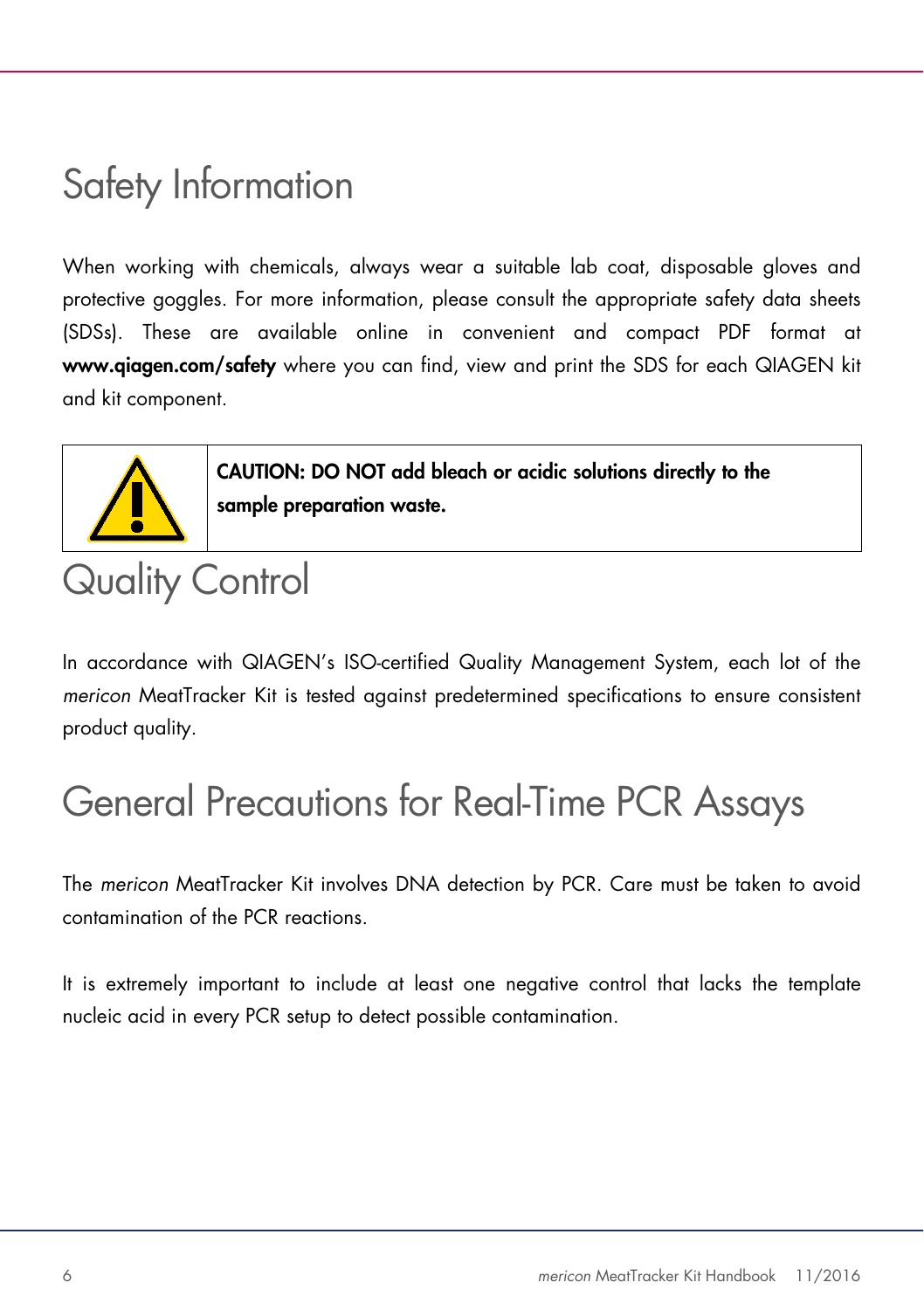### <span id="page-6-0"></span>General physical and chemical precautions

- Store and extract positive materials (specimens, positive controls and amplicons) separately from all other reagents, and add them to the reaction mix in a spatially separated facility.
- Use a separate set of pipets for the PCR master mix and the DNA samples. Use of pipet tips with hydrophobic filters is strongly recommended.
- Use gloves and protective laboratory wear. Do not touch any PCR equipment and supplies (e.g., rotors, loading blocks, tubes, pipets) without wearing gloves.
- In case of contamination, laboratory benches, apparatus and pipets can be decontaminated by cleaning them with a 1/10 dilution of a commercial bleach solution. Afterwards, the benches and pipets should be rinsed with distilled water.

# <span id="page-6-1"></span>Assay-Specific Information

#### <span id="page-6-2"></span>*mericon* MeatTracker Kit

The *mericon* MeatTracker Kit is designed for detection of animal DNA (meat species) in food, animal feed and pharmaceutical samples purified with the DNeasy® *mericon* Food Kit or a comparable DNA purification method. The detection of meat species is essential for origin verification and traceability of raw materials.

### <span id="page-6-3"></span>Limit of detection

The *mericon* MeatTracker Kit can detect as few as 10 copies of target DNA in a reaction.

### <span id="page-6-4"></span>**Specificity**

The *mericon* MeatTracker Kit exhibits high specificity for animal species DNA. The kit has been tested against an extensive inclusivity panel of various vertebrate species and an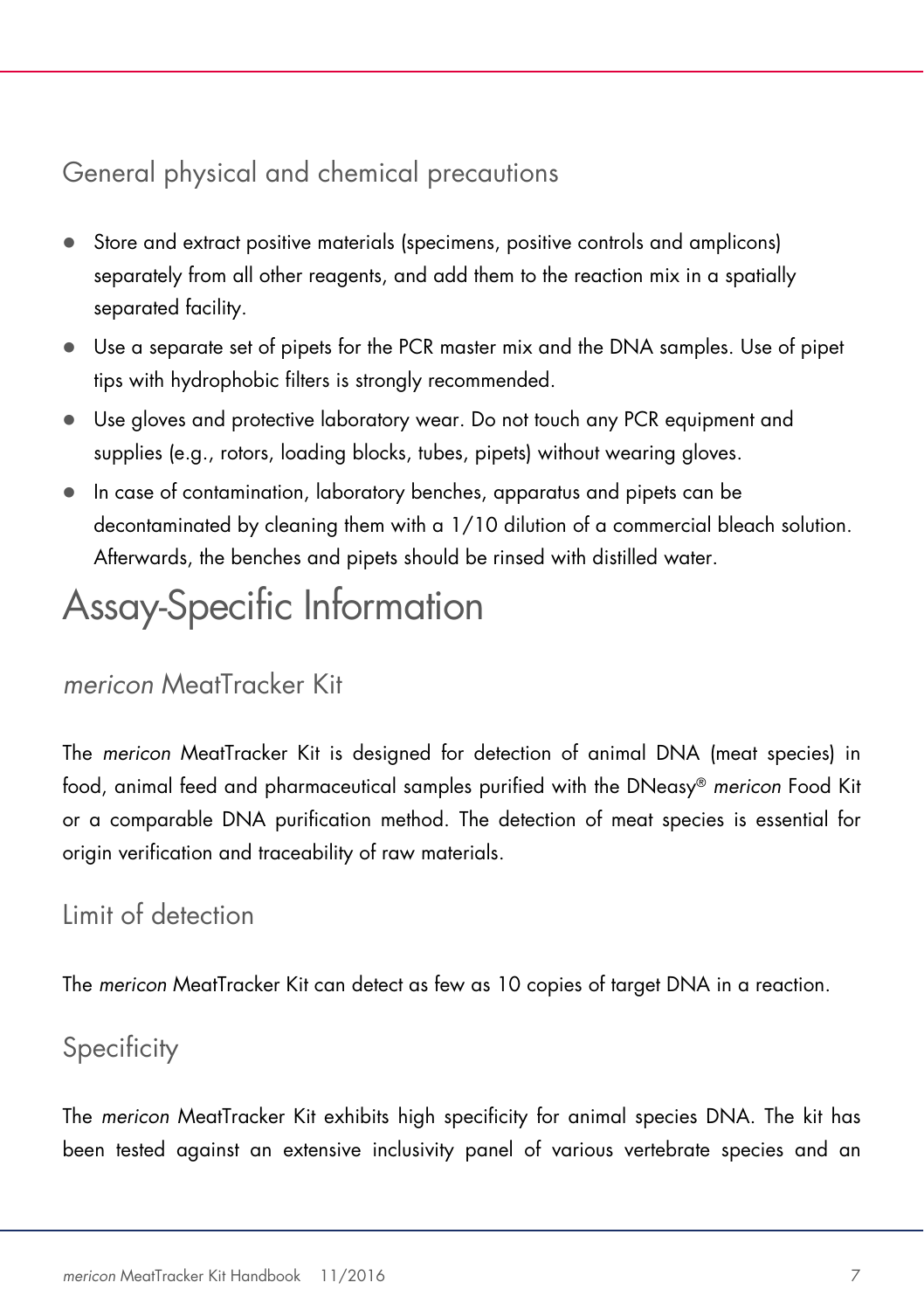exclusivity panel of non-vertebrate species. No cross-reactivity was observed with species using 2500 copies of tested DNA [\(Table](#page-7-0) 1). Information about full inclusivity/exclusivity test panels is available at www.qiagen.com/products/food-safety-testing/ingredientauthentication/.

| <b>Species</b>   | Result                                                               |
|------------------|----------------------------------------------------------------------|
| Cattle           | $\ddot{}$                                                            |
| Chicken          | $\boldsymbol{+}$                                                     |
| Goat             | $\bf{+}$                                                             |
| Goose            | $\begin{array}{c} + \end{array}$                                     |
| Horse            | $+$                                                                  |
| Moose            | $\boldsymbol{+}$                                                     |
| Ostrich          | $\ddot{}$                                                            |
| Pig<br>Wild boar | $\begin{array}{c} + \end{array}$<br>$\begin{array}{c} + \end{array}$ |
| Rabbit           | $\ddot{}$                                                            |
| Sheep            | $\begin{array}{c} + \end{array}$                                     |
| Turkey           | $\ddot{}$                                                            |
| Water buffalo    | $^{\mathrm{+}}$                                                      |
| Corn             |                                                                      |
| Potato           | -                                                                    |
| Rice             |                                                                      |
| Soy              |                                                                      |
| Wheat            |                                                                      |

<span id="page-7-0"></span>Table 1. Results from cross-reactivity experiments with the mericon MeatTracker Kit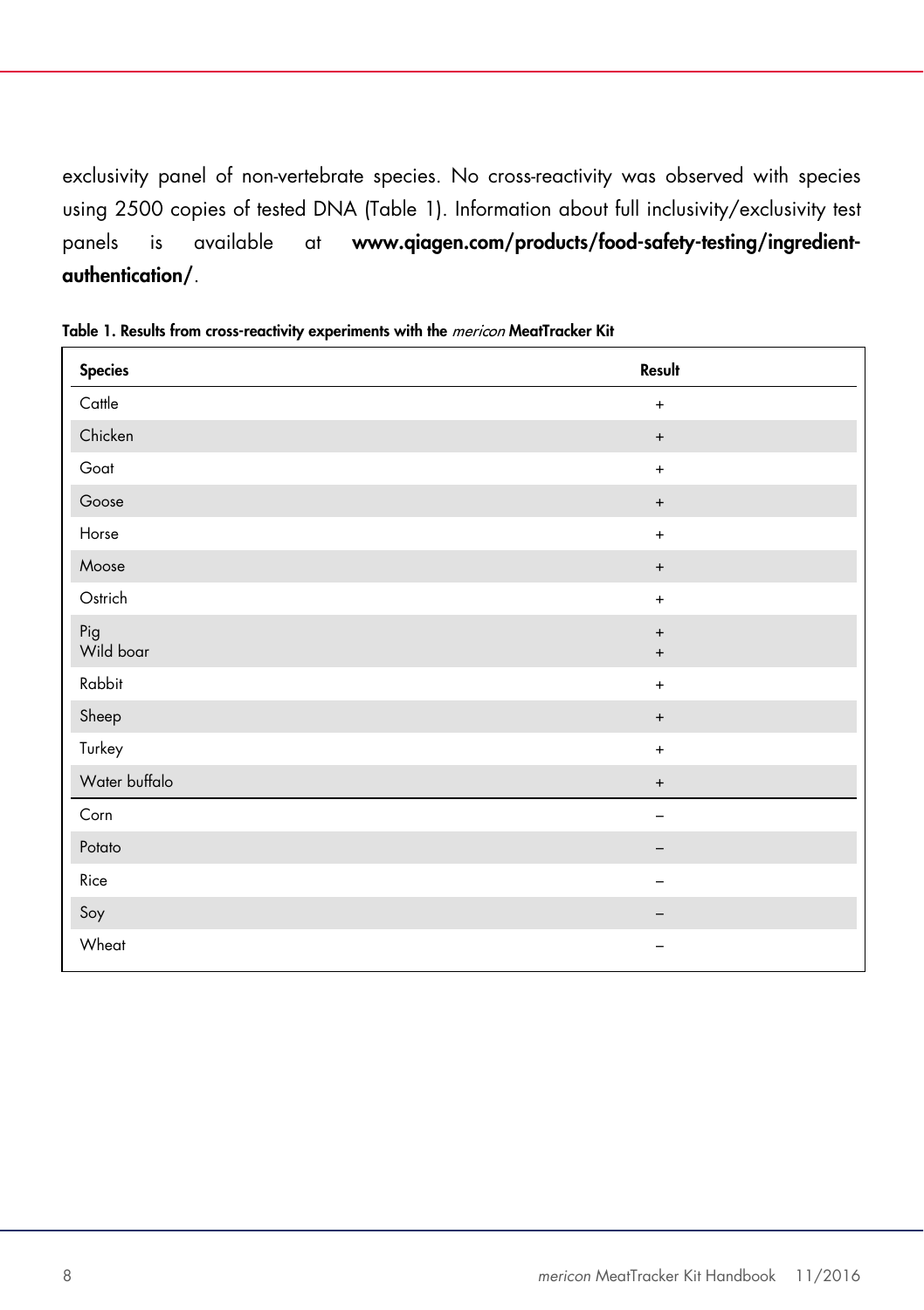### <span id="page-8-0"></span>Introduction

The *mericon* MeatTracker Kit is a ready-to-use system for the detection of specific DNA fragments from animal species in food, animal feed and pharmaceutical products using realtime polymerase chain reaction (PCR). The *mericon* MeatTracker Kit can for further analysis be combined with one or more of the *mericon* Animal ID Assays indicated i[n Table 2.](#page-8-1)

| Assay                | Catalog number |        |  |  |  |
|----------------------|----------------|--------|--|--|--|
| Number of reactions  | 24             | 96     |  |  |  |
| mericon Cattle Kit   | 292023         | 292025 |  |  |  |
| mericon Chicken Kit  | 292033         | 292035 |  |  |  |
| mericon Goat Kit     | 292053         | 292055 |  |  |  |
| mericon Ruminant Kit | 292073         |        |  |  |  |
| mericon Horse Kit    | 292143         | 292145 |  |  |  |
| mericon Pig Kit      | 292013         | 292015 |  |  |  |
| mericon Sheep Kit    | 292063         | 292065 |  |  |  |
| mericon Turkey Kit   | 292043         | 292045 |  |  |  |

#### <span id="page-8-1"></span>Table 2. mericorn Animal ID Assays

The Multiplex PCR Master Mix contains QIAGEN proprietary technology including HotStarTaq *Plus* DNA Polymerase, patented multiplex PCR technology such as Factor MP, and fast-cycling technology including Q-Bond®. Multiplex PCR Master Mix is also highly tolerant to PCR inhibitors. The analytical procedure of this protocol allows the user to perform analysis in accordance with local official requirements.

Each *mericon* assay is an optimized mixture of PCR primer sets for species-specific target detection and an internal control (IC), plus probes labeled with two distinct fluorescent dyes. The test sample is detected with FAM™ reporter (495/520 nm), and the internal control is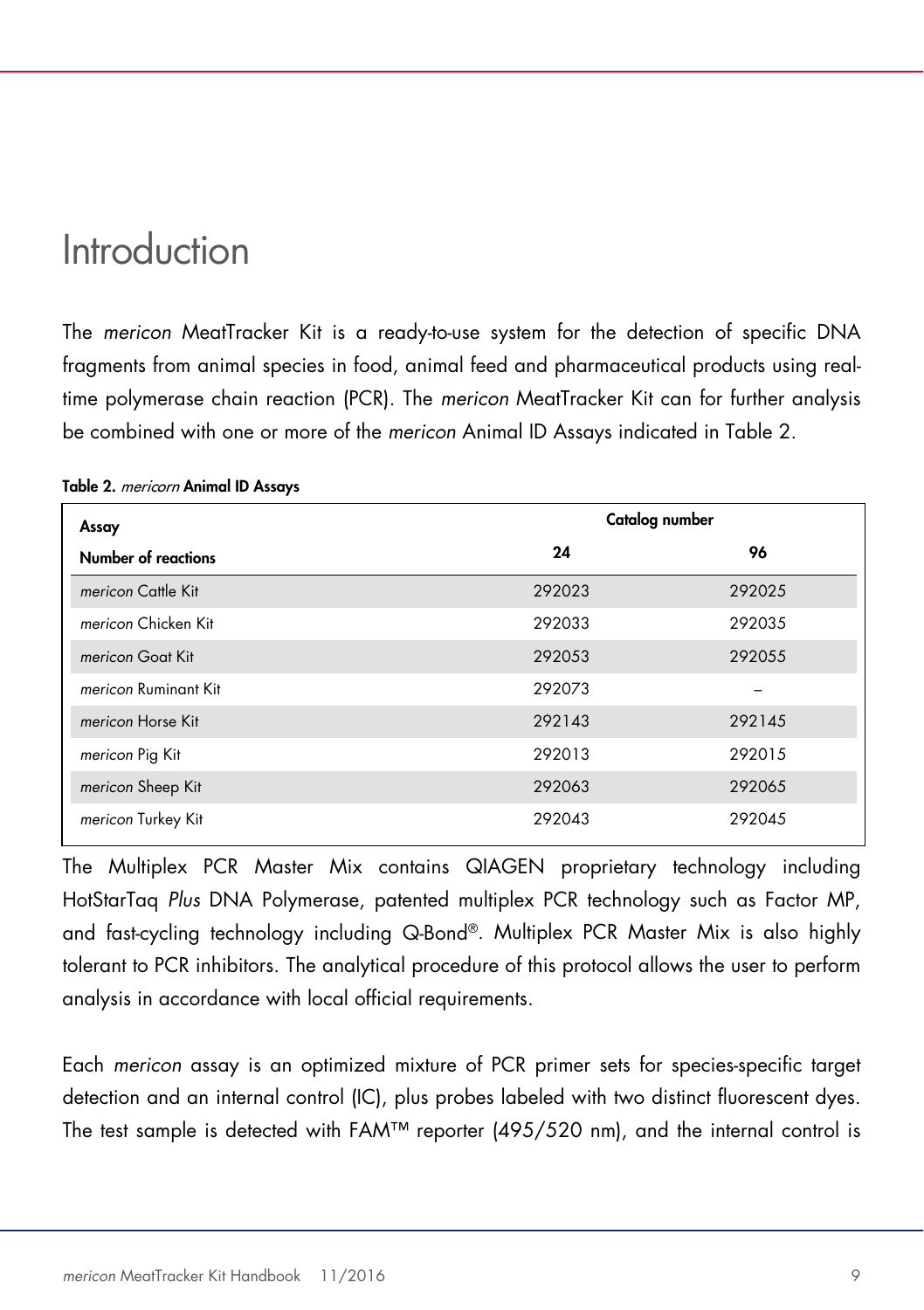detected with MAX™ NHS Ester reporter (524/557 nm). In addition, each kit includes internal control DNA and all reagents necessary to perform the analysis.

# <span id="page-9-0"></span>Principle and Procedure

Animal DNA detection by the polymerase chain reaction (PCR) is based on the amplification of a specific region of the relevant animal genome. In real-time PCR, the amplified product is detected via target-specific fluorescent probes that bind to the amplified product. Accumulation of PCR product results in increased fluorescent signal from the bound probes. Monitoring the fluorescence intensities during the PCR run (i.e., in real time) allows the detection of the accumulating PCR product without having to re-open the reaction tubes after the PCR run.

The probes of *mericon* PCR Assays are sequence-specific oligonucleotides with a fluorophore and a quencher moiety attached. The fluorophore is at the 5' end of the probe, and the quencher moiety is located at the 3' end. If the target DNA sequence is present, the probe is cleaved by the 5'3' exonuclease activity of HotStarTaq *Plus* DNA Polymerase during the extension phase of PCR. This separates the fluorophore and the quencher moiety resulting in a detectable fluorescence that is proportional to the amount of accumulated PCR product.

The PCR primer set for each assay is highly specific and targets a unique and conserved DNA region of the tested species genome that has been verified bioinformatically and experimentally. Cross-reactivity has been bioinformatically investigated and thoroughly tested with a panel of selected targets for each *mericon* PCR Assay. Each assay can detect as few as 10 target copies of each target in a reaction.

Dedicated *mericon* sample preparation solutions are available from QIAGEN for a broad range of starting materials. These solutions were developed to complement *mericon* PCR Assays and provide a complete and efficient workflow for food safety testing.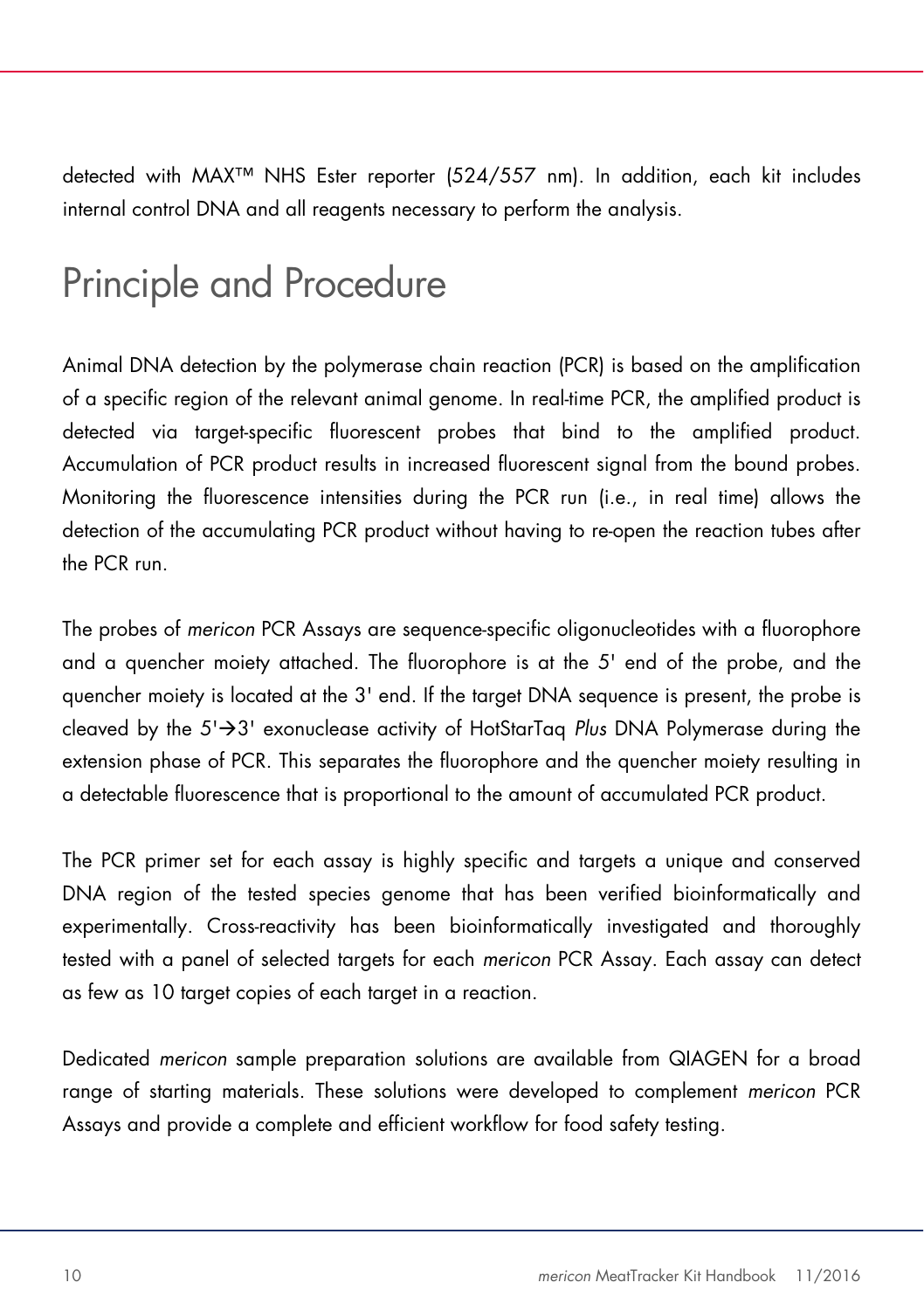### <span id="page-10-0"></span>HotStarTaq *Plus* DNA Polymerase

HotStarTaq *Plus* DNA Polymerase is a modified form of QIAGEN *Taq* DNA Polymerase. It is provided in an inactive state and has no enzymatic activity at ambient temperature, thereby preventing formation of misprimed products and primer-dimers during reaction setup and the first denaturation step. Competition for reactants by PCR artifacts is therefore avoided, enabling high PCR specificity and accurate quantification. The enzyme is activated first at the start of a reaction by a 5-minute, 95°C incubation step, which enables reactions to be set up rapidly and conveniently at room temperature. In addition, the concentration of the polymerase in the master mix is optimized to allow short extension times in the combined annealing/extension step of each PCR cycle.

### <span id="page-10-1"></span>Multiplex PCR Master Mix

The Multiplex PCR Master Mix is specifically developed for fast-cycling, multiplex, real-time PCR using sequence-specific probes. A novel additive in the buffer, Q-Bond, allows short cycling times on standard cyclers and on fast cyclers with rapid ramping rates. Q-Bond increases the affinity of HotStarTaq *Plus* DNA Polymerase for short single-stranded DNA, reducing the time required for primer/probe annealing to a few seconds. The buffer also contains Factor MP, which facilitates multiplex PCR. This synthetic factor increases the local concentration of primers and probes at the DNA template and stabilizes specifically bound primers and probes, allowing efficient annealing and extension. In addition, the Multiplex PCR Buffer is carefully formulated to be highly tolerant to inhibitors commonly present in food.

#### <span id="page-10-2"></span>QuantiTect Nucleic Acid Dilution Buffer

QuantiTect Nucleic Acid Dilution Buffer is an optimized solution to dilute the nucleic acids used as positive controls for *mericon* PCR Assays. The buffer stabilizes DNA controls during dilution and reaction setup and prevents loss of nucleic acids on plastic surfaces, such as tubes or pipet tips. The buffer is ready to use and is free of DNases. Proper use of the buffer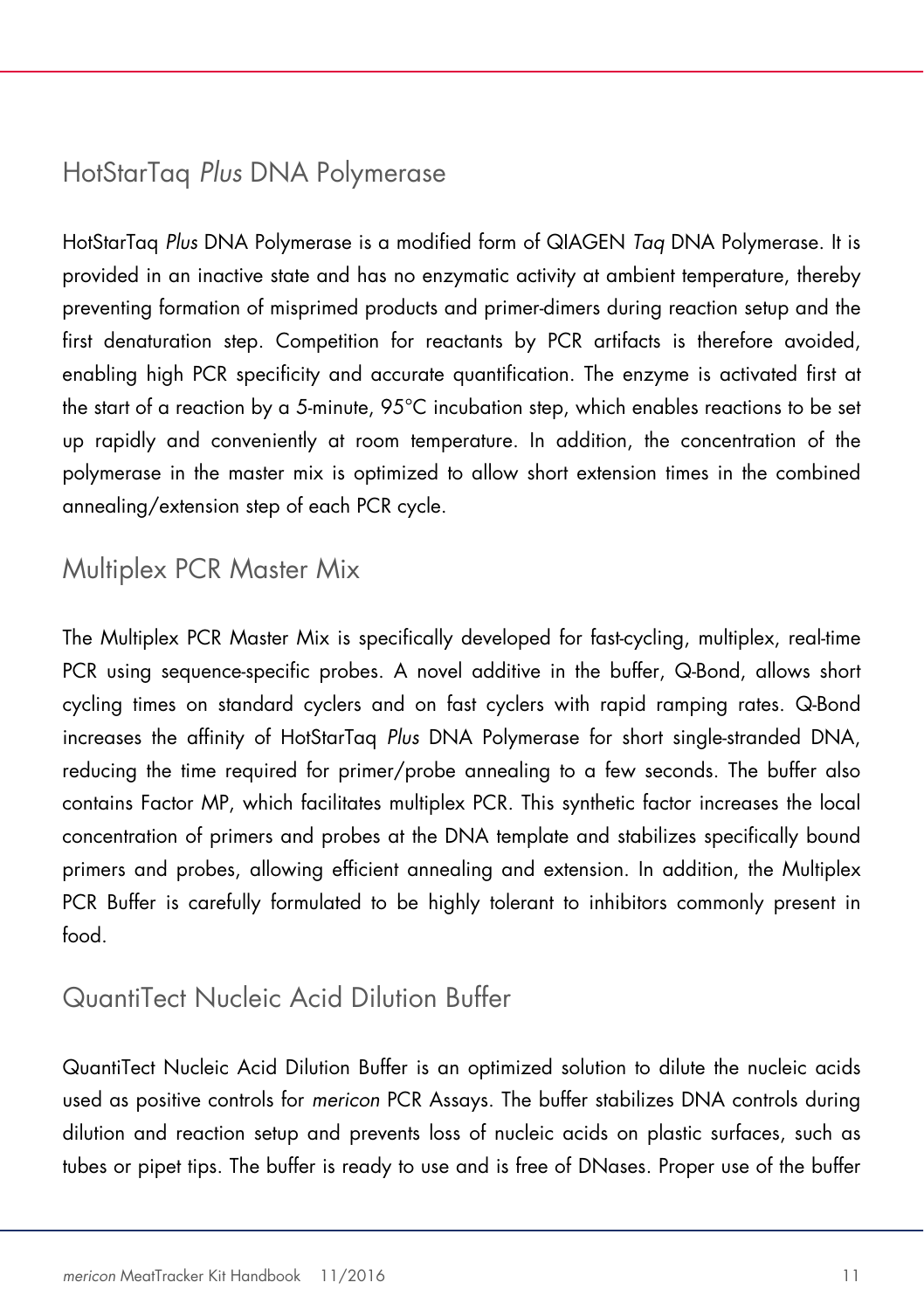enables safe and accurate dilution of the small amounts of nucleic acids typically used as controls for analysis of nucleic acids. Aliquots of diluted positive control can be stored in QuantiTect Nucleic Acid Dilution Buffer at –15 to –30°C for up to 6 months. Repeated freezing and thawing should be avoided.

### <span id="page-11-0"></span>50x ROX Dye Solution

For certain real-time cyclers, the presence of ROX™ passive reference dye in real-time PCR compensates for non-PCR–related variations in fluorescence detection. The use of ROX dye is necessary for most instruments from Applied Biosystems® and is optional for Stratagene cyclers from Agilent®. ROX dye is not necessary for the Rotor-Gene® Q, LightCycler® systems from Roche®, SmartCycler® instruments from Cepheid, and Bio-Rad® instruments. ROX dye is provided in a 50x solution suitable for PCR instruments requiring a low ROX dye concentration, such as the Applied Biosystems models 7500 and 7500Fast. Instructions for using the dye are provided in ["Protocol: Detection of Animal DNA by Real-Time PCR with](#page-18-0)  [ROX"](#page-18-0) on page [19.](#page-18-0)

#### <span id="page-11-1"></span>Primer/probe mix with internal control

Each *mericon* PCR Assay includes rigorously designed primers and probes in a carefully balanced mix that amplify a target sequence and an internal control (IC) with high specificity. This internal control provides information regarding the presence of inhibitors in tested samples and the overall success of the PCR. MAX NHS Ester is employed as the reporter dye for the internal control with excitation/emission maxima of 524/557 nm and a non-fluorescent quencher (Iowa Black®). MAX dye has a spectral profile comparable to HEX<sup>™</sup>, JOE<sup>™</sup> or VIC<sup>®</sup>, and can be used with most real-time cyclers.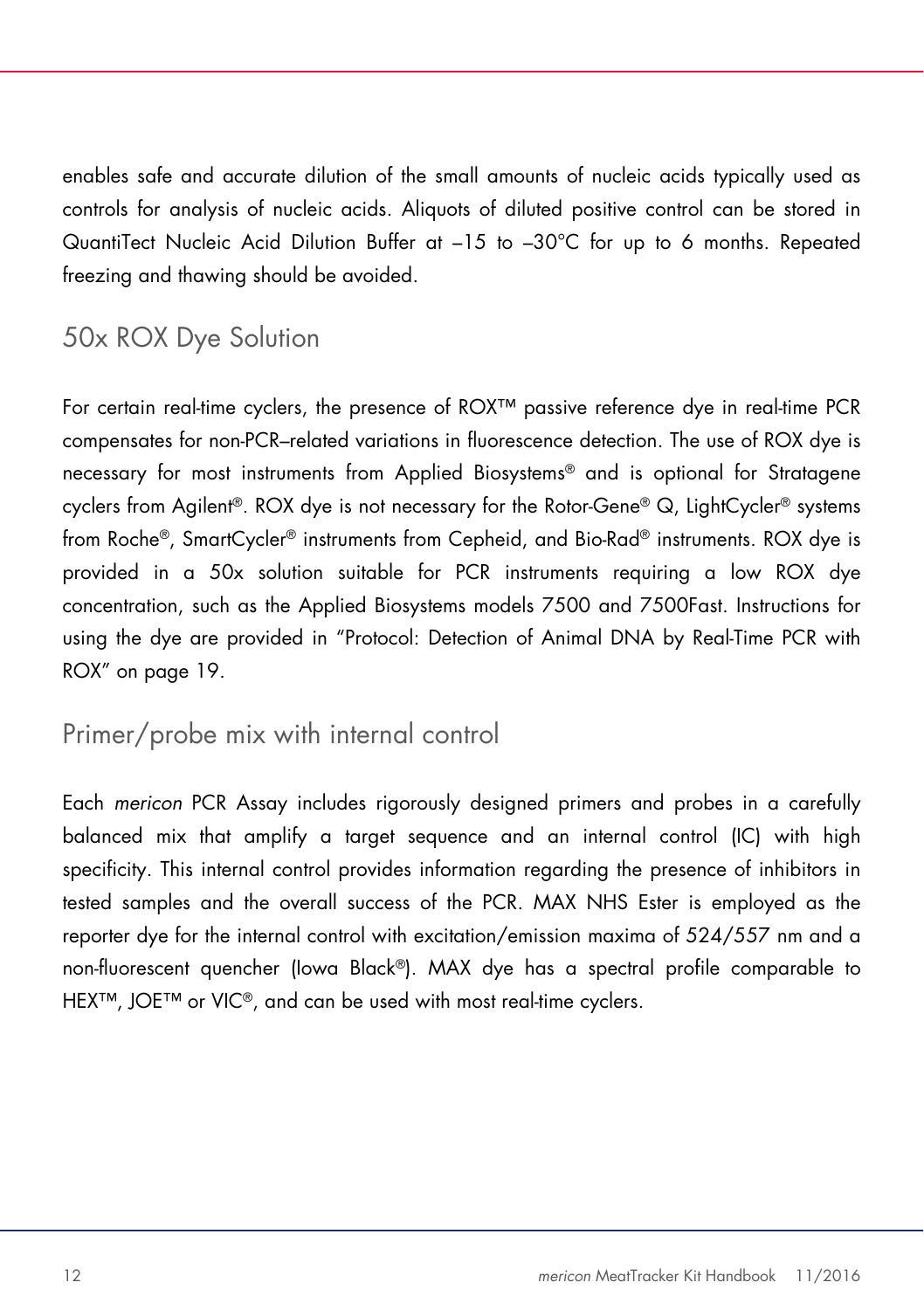# <span id="page-12-0"></span>Equipment and Reagents to Be Supplied by User

When working with chemicals, always wear a suitable lab coat, disposable gloves and protective goggles. For more information, consult the appropriate safety data sheets (SDSs), available from the product supplier.

Nucleic acid isolation kit

We recommend the DNeasy *mericon* Food Kit (cat. no. 69514) or QIAamp® Fast DNA Tissue Kit (cat. no. 51404). The QIAamp procedure can be fully automated on the QIAcube®.

- Pipets (adjustable)
- Sterile pipet tips with filters
- Rotor-Gene Q or other real-time PCR instrument[\\*](#page-12-1) with fluorescence detection for approximately 520 nm (FAM) and approximately 560 nm (MAX).
- PCR plastics for the thermal cycler to be used For the Rotor-Gene Q:
	- O Strip Tubes and Caps, 0.1 ml, for use with 72-well rotor (250 or 2500) (cat. no. 981103 or 981106) or Rotor-Disc® 72 (24 or 240) (cat. no. 981301 or 981303) and Rotor-Disc Heat Sealing Film (60 or 600) (cat. no. 981601 or 981604)
	- Loading Block 72 x 0.1 ml Tubes (cat. no. 9018901), Rotor-Disc 72 Loading Block (cat. no. 9018910), or Loading Block 96 x 0.2 ml Tubes, cat. no. 9018905
- Tube rack
- Microcentrifuge\*
- Vortex mixer

<span id="page-12-1"></span>\* Ensure that instruments have been checked and calibrated according to the manufacturer's recommendations.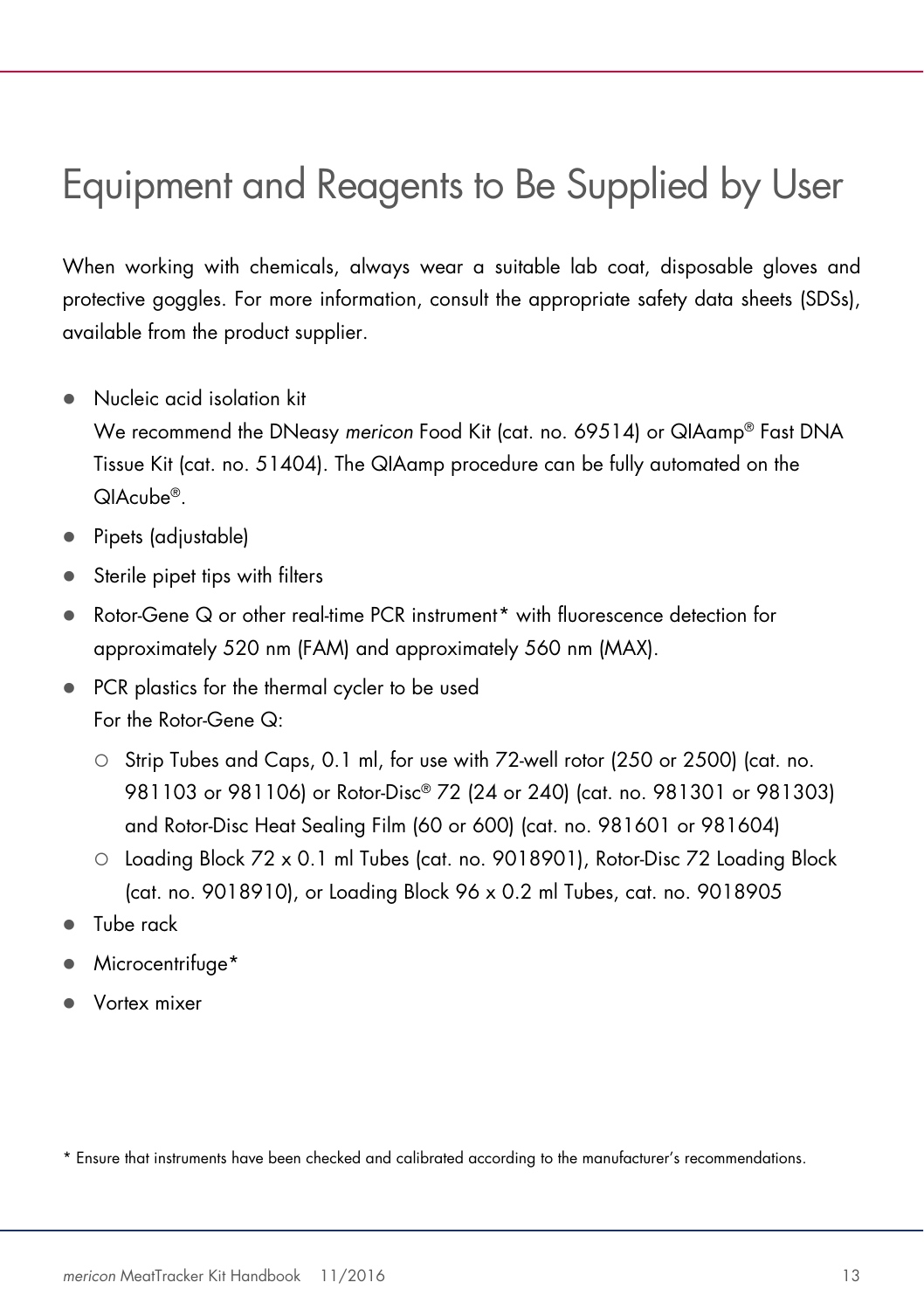### <span id="page-13-0"></span>Important Notes

### <span id="page-13-1"></span>General precautions

Please refer to ["General Precautions for Real-Time PCR Assays"](#page-5-2), page [6.](#page-5-2) The user should always pay attention to the following:

- Use gloves as well as sterile pipet tips with filters.
- Store and extract positive materials (specimens, positive controls and amplicons) separately from all other reagents, and add them to the reaction mix in a spatially separated facility.
- Thaw all components thoroughly at room temperature (15–25°C) before starting an assay.
- When thawed, mix the components (by pipetting repeatedly up and down or by pulse vortexing) and centrifuge briefly.

#### <span id="page-13-2"></span>Relevant assay controls

#### Internal control

Each vial of *mericon* Animal ID Assay contains an internal control to detect possible PCR inhibition from food, feed and pharmaceutical samples.

#### Negative PCR control

Negative controls (non-template controls) should be included in each analysis run to check for possible contamination of the *mericon* assay during reaction setup. Instead of adding sample DNA to a reaction vial containing Multiplex PCR Master Mix, add the same volume of RNase-free water.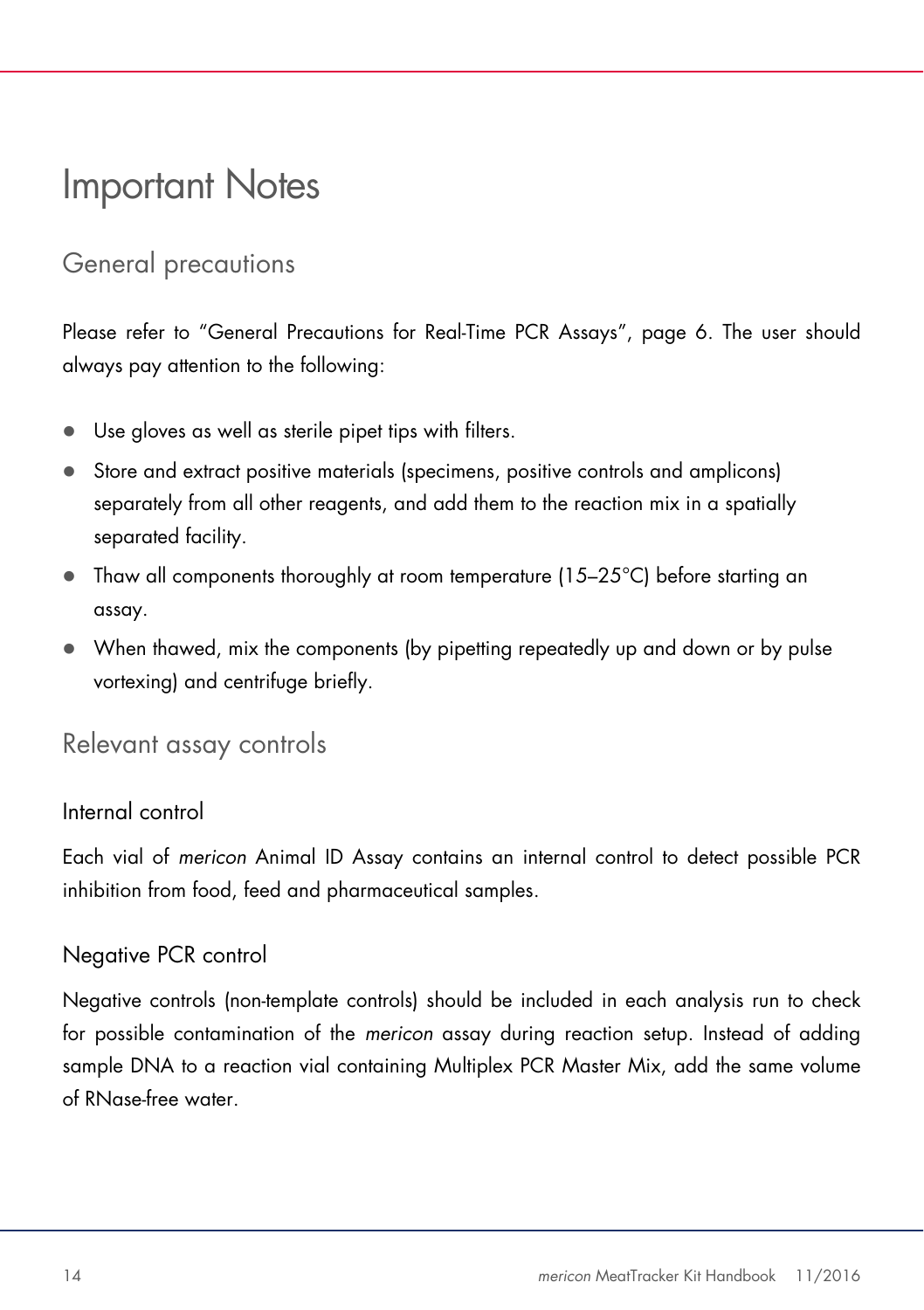#### Postive PCR control

The Positive Control DNA contains an artificial DNA molecule containing the target of the *mericon* MeatTracker Assay and other *mericon* Animal ID Assays. It serves as a positive control for the meat identification experiment.

Positive controls should be included in each analysis run to check the functionality of the Multiplex PCR Master Mix. Instead of adding sample DNA to a reaction vial containing Multiplex PCR Master Mix, add the same volume of the positive control included in the kit.

#### Internal control calibration for real-time cyclers

MAX NHS Ester (MAX) dye is used to detect the internal control of *mericon* PCR Assays. [Table 3](#page-14-0) lists common thermal cyclers with their calibration requirements and the detection channel or filter set for this dye. Refer to the manufacturer's manual of the thermal cycler to be used for detailed calibration instructions.

<span id="page-14-0"></span>

| Table 3. Calibration requirements and detection channel for MAX NHS Ester (MAX) dye |  |  |  |  |  |  |
|-------------------------------------------------------------------------------------|--|--|--|--|--|--|
|-------------------------------------------------------------------------------------|--|--|--|--|--|--|

| Thermal cycler*                                                                                                                        | Dye calibration                                 | Filter suitable for MAX<br><b>NHS</b> Ester detection |
|----------------------------------------------------------------------------------------------------------------------------------------|-------------------------------------------------|-------------------------------------------------------|
| Rotor-Gene Q                                                                                                                           | Not required                                    | Yellow                                                |
| Applied Biosystems models 7000, 7300, 7500, 7500<br>Fast, 7900HT, StepOne™, StepOnePlus™, ViiA®7,<br>Quantstudio <sup>®</sup> 12K Flex | Required for new<br>$in$ struments <sup>†</sup> | <b>VIC</b>                                            |
| Stratagene (Agilent) models Mx3005P®, Mx3000P®,<br>Lightcycler 480, Smartcycler models, Bio-Rad<br>instruments                         | Not required                                    | Filter set 535/550 nm<br>(HEX, JOE, VIC)              |

\* For information on detection channel settings for instruments not listed i[n Table 3,](#page-14-0) contact QIAGEN Technical Services.

† If the instrument is new, a dye calibration for the individual channels (e.g., VIC) of the real-time cycler must be performed. See the manufacturer's manual for details on calibration.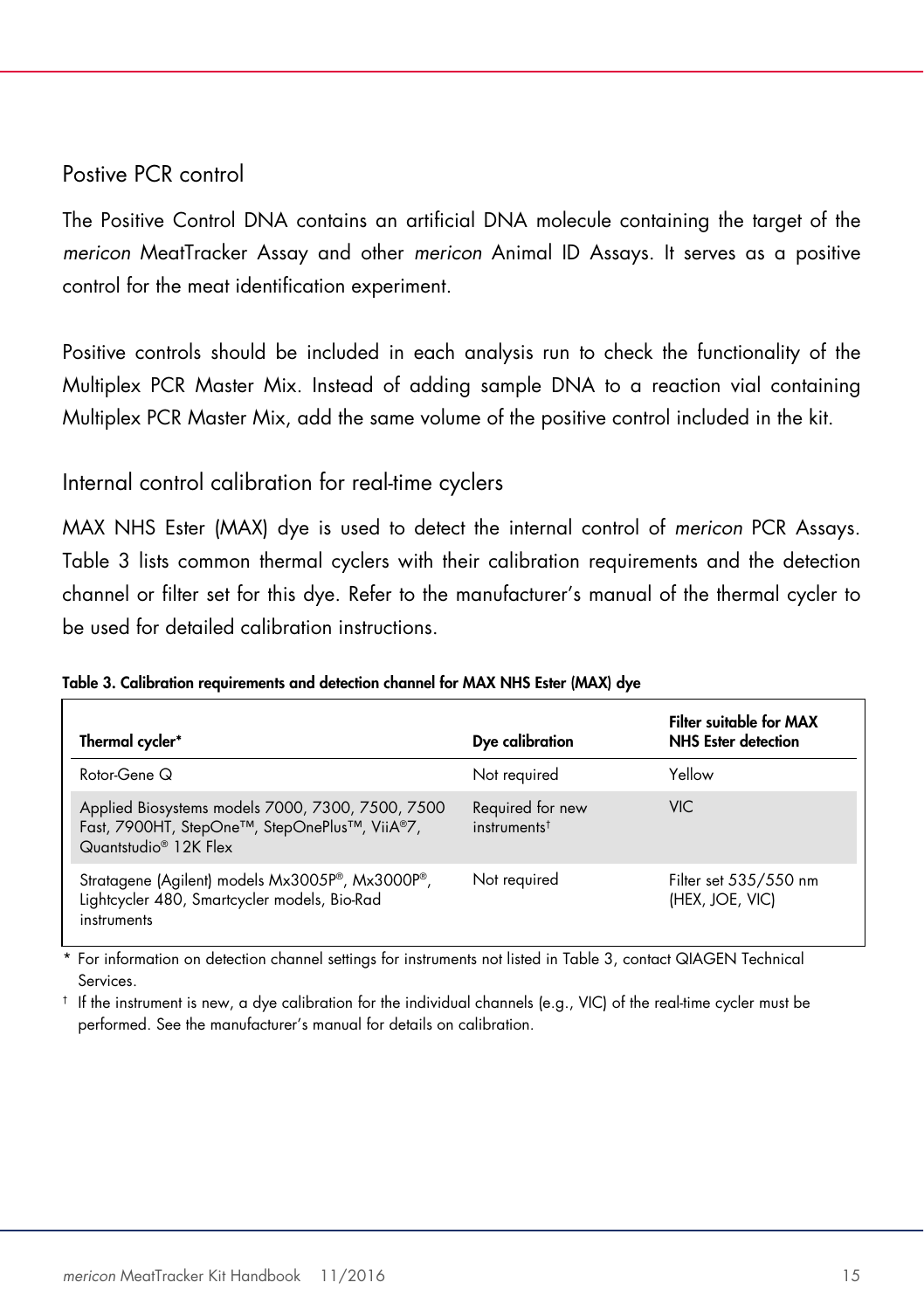# <span id="page-15-0"></span>Protocol: Detection of Animal DNA by Real-Time PCR without ROX

#### Important points before starting

- Before beginning the procedure, read ["Important Notes"](#page-13-0), page [14.](#page-13-0)
- Take time to familiarize yourself with the Rotor-Gene Q or other real-time PCR instrument to be used before starting the protocol. See the instrument user manual. Make sure that at least one positive and one negative control are included per PCR run.

#### Things to do before starting

- <span id="page-15-1"></span> Prepare the *mericon* Assay (tube with yellow lid).
	- Add 1040 µl Multiplex PCR Master Mix (tube with blue lid) to the vial of *mericon* Assay (yellow lid). Mix by pipetting up and down 5 times or vortexing and centrifuge briefly. Note: If the reconstituted *mericon* assay will not be used entirely in one assay run, make appropriate aliquots to avoid more than 5 freeze-thaw cycles, and store the aliquots at  $2-8^{\circ}$ C for short-term storage (1 month), or at  $-15^{\circ}$ C to  $-30^{\circ}$ C for long-term storage.
- Reconstitute the Positive Control DNA (tube with red lid). Add 200 µl of QuantiTect Nucleic Acid Dilution Buffer to the vial and mix by pipetting up and down 5 times or vortexing. Centrifuge briefly.

Note: If the reconstituted Positive Control will not be used entirely in one assay run, make appropriate aliquots to avoid more than 5 freeze–thaw cycles, and store the aliquots at 2–8°C for short-term storage (1 month) or –20°C for long-term storage.

- Before each use, all reagents should be thawed completely, mixed by pipetting up and down pipetting 5 times or vortexing and centrifuged briefly.
- Controls are assayed in single determination, while non-template controls (NTC) are assayed in duplicate.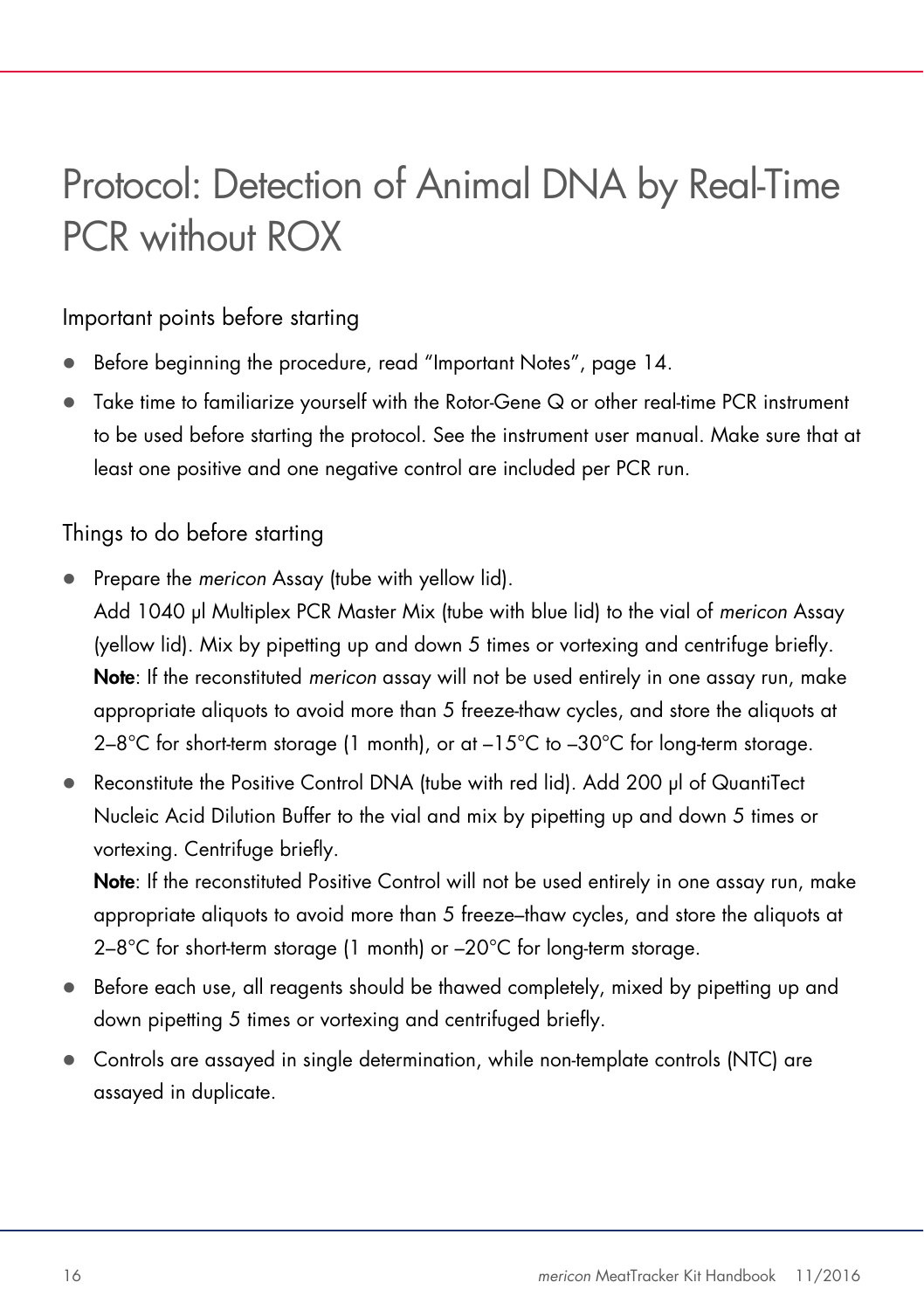#### Procedure

1. Set up the sample and control reactions according to [Table 4.](#page-16-0) If you are working with the RGQ template files, check the plate layout in advance in order to choose similar positions for controls and unknown samples. Keep all samples and reaction tubes on a cooled rack during setup.

<span id="page-16-0"></span>

|  |  |  | Table 4. Setup of sample and control reactions |  |
|--|--|--|------------------------------------------------|--|
|  |  |  |                                                |  |

| Component                                                      | <b>Samples</b> | <b>Positive PCR control</b> | Negative control |
|----------------------------------------------------------------|----------------|-----------------------------|------------------|
| Reconstituted mericon Assay                                    | $10 \mu$       | $10 \mu$                    | ار 10            |
| Dissolved Positive Control DNA                                 |                | 10 <sub>µ</sub>             |                  |
| Sample DNA                                                     | $10 \mu$       |                             |                  |
| QuantiTect Nucleic Acid Dilution Buffer or<br>RNase-free water |                |                             | $10 \mu$         |
| <b>Total volume</b>                                            | $20 \mu$       | $20 \mu$                    | $20 \mu$         |

- 2. Place the desired number of Strip Tubes, the Rotor-Disc, or other PCR plate into the appropriate cooled Loading Block.
- 3. Close the Strip Tubes, ring or PCR plate and place them in the appropriate rotor of the Rotor-Gene Q, or in the reaction chamber of the thermal cycler, according to the instrument manual.

Note: If you are using the Rotor-Gene Q with Strip Tubes, empty positions in the rotor should be filled with empty tubes. Make sure that the Locking Ring is placed on top of the rotor to prevent accidental opening of the tubes during the run.

- 4. Close the PCR tubes or strips and place them in the reaction chamber of the thermal cycler, securing them according to the instrument manual.
- 5. If using the Rotor-Gene Q, make sure that the locking ring is placed on top of the rotor to prevent accidental opening of the tubes during the run.
- 6. Program the thermal cycler. If using the Rotor-Gene Q or Rotor-Gene 6000, use the cycling protocol in [Table](#page-17-0) 5 (page [18\).](#page-17-0) For all other real-time cyclers, use the cycling protocol in [Table](#page-17-1) 6 (page [18\)](#page-17-1).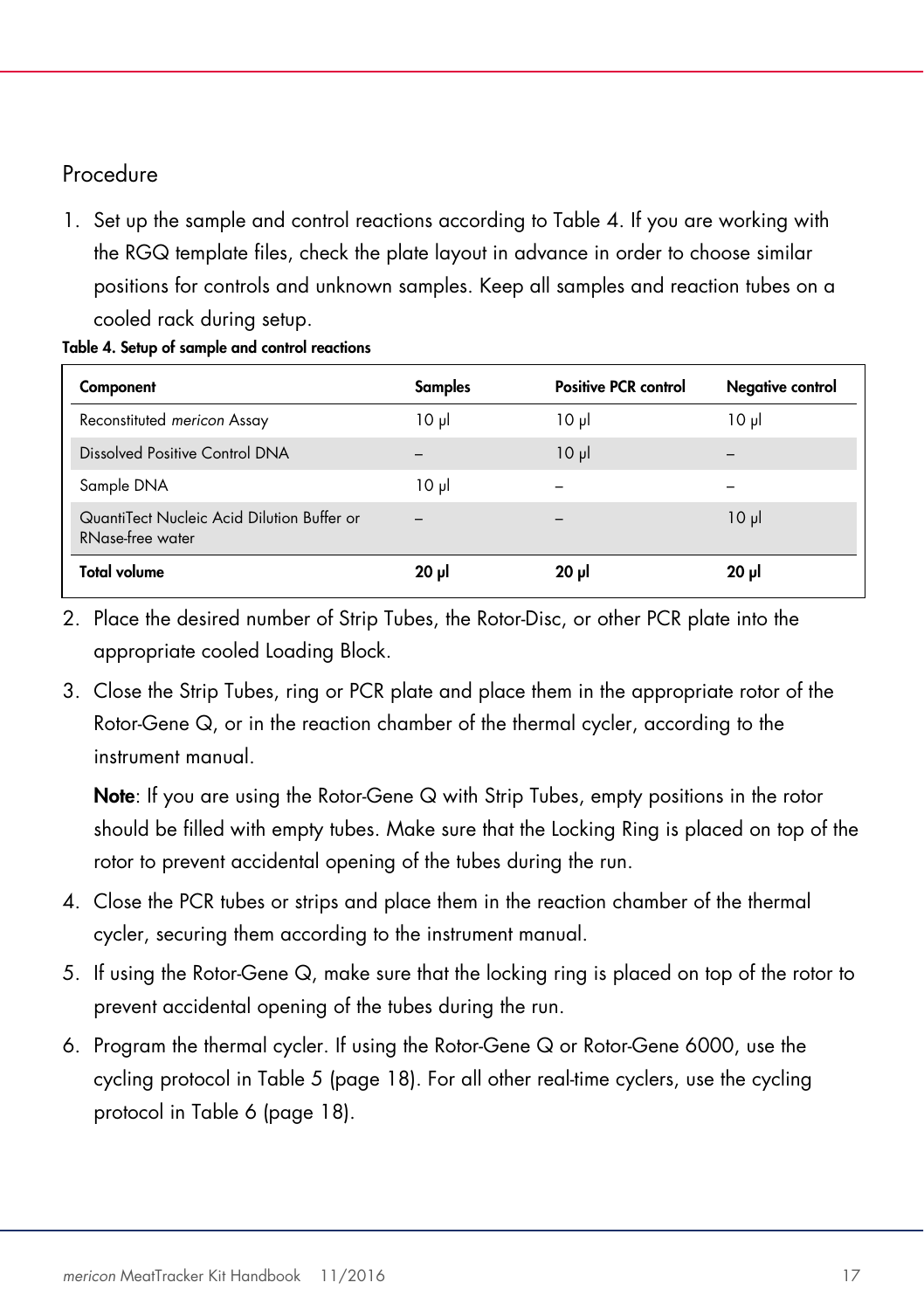Note: For information on instrument detection settings for the MAX NHS Ester dye (MAX) used to detect the internal control of *mericon* Assays, see [Table 3](#page-14-0) on page [15.](#page-14-0)

- 7. For the Rotor-Gene Q or Rotor-Gene 6000 make sure that 'Perform Optimisation Before 1st Acquisition' in the Gain optimisation menu is activated.
- 8. Start the PCR run.
- 9. Proceed to ["Analyzing the Results"](#page-21-0) on page [22.](#page-21-0)

|                                                                                  | Time            | <b>Temperature</b> | <b>Comments</b>                                         |  |
|----------------------------------------------------------------------------------|-----------------|--------------------|---------------------------------------------------------|--|
| Initial PCR activation step                                                      | 5 min           | 95 $°C$            | Activation of HotStarTag Plus DNA Polymerase            |  |
| 3-step cycling                                                                   |                 |                    |                                                         |  |
| Denaturation                                                                     | 15 <sub>s</sub> | $9.5^{\circ}$ C    |                                                         |  |
| Annealing*                                                                       | 15 <sub>s</sub> | $60^{\circ}$ C*    | * Data collection at 60°C for channels green and yellow |  |
| Extension                                                                        | 10 <sub>s</sub> | $72^{\circ}$ C     |                                                         |  |
| Number of cycles                                                                 | 45              |                    |                                                         |  |
| Gain optimization before first acquisition at 60°C for channels green and yellow |                 |                    |                                                         |  |

#### <span id="page-17-0"></span>Table 5. Cycling protocol for Rotor-Gene Q

Note: To set the gain optimization, select the green and yellow channels in the drop-down menu of the "Auto-Gain Optimisation Setup" and click "Add". In the dialog box that opens, confirm the standard settings. Click "Perform Optimisation Before 1st Acquisition". Then close the window. Make sure that the tube at position 1 is not empty, since the gain optimization will be performed on this tube.

<span id="page-17-1"></span>Table 6. Cycling protocol for real-time cyclers other than Rotor-Gene Q

|                             | Time              | Temperature                 | <b>Comments</b>                                                          |
|-----------------------------|-------------------|-----------------------------|--------------------------------------------------------------------------|
| Initial PCR activation step | 5 min             | 95 $°C$                     | Activation of HotStarTag Plus DNA Polymerase                             |
| 3-step cycling              |                   |                             |                                                                          |
| Denaturation                | 15 <sub>s</sub>   | $95^{\circ}$ C              |                                                                          |
| Annealing <sup>t</sup>      | 23 s <sup>‡</sup> | $60^{\circ}$ C <sup>t</sup> | <sup>†</sup> Data collection at 60°C for FAM and MAX (VIC <sup>§</sup> ) |
| Extension                   | 10 <sub>s</sub>   | $72^{\circ}$ C              |                                                                          |
| Number of cycles            | 45                |                             |                                                                          |

‡ For some instruments, the shortest annealing time possible is longer than 23 s (in the range of 32 s). Use the shortest annealing time permitted by the instrument.

§ See [Table 3,](#page-14-0) page [15,](#page-14-0) for information on instrument-specific detection channel or filter set.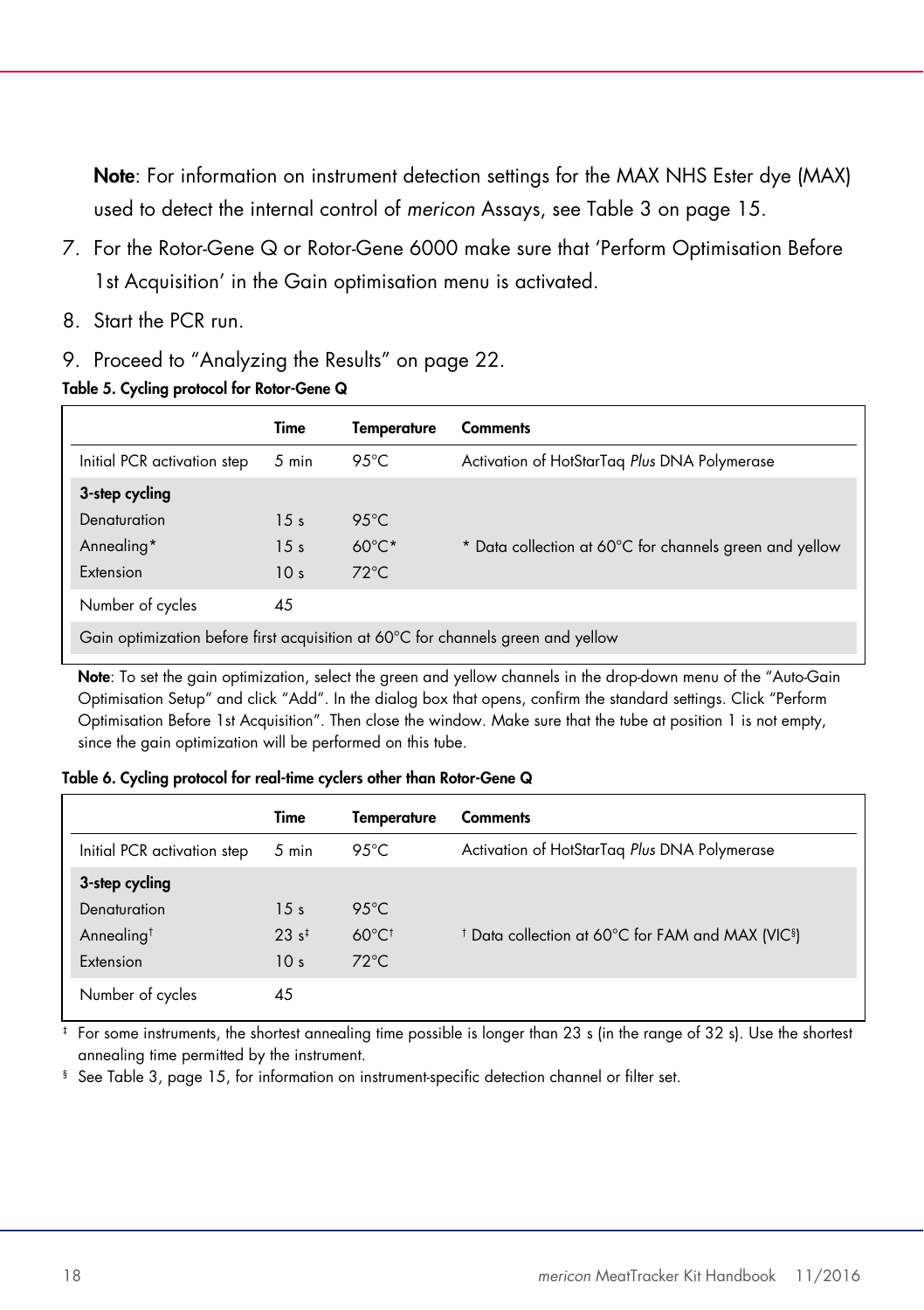# <span id="page-18-0"></span>Protocol: Detection of Animal DNA by Real-Time PCR with ROX

For certain real-time cyclers, the use of a ROX passive reference dye during PCR is necessary to compensate for variations in the fluorescence signal that are not related to the PCR.

Important points before starting

- Before beginning the procedure, read ["Important Notes"](#page-13-0), page [14.](#page-13-0)
- Take time to familiarize yourself with the real-time PCR instrument to be used before starting the protocol. See the instrument user manual.
- Make sure that the Quantification Control and at least one negative control are included per PCR run.

Things to do before starting

- Prepare the *mericon* [Assay \(tube with yellow lid\).](#page-15-1)
- [Add 1040 µl Multiplex PCR Master Mix \(tube with blue lid\) to the](#page-15-1) vial of *mericon* Assay [\(yellow lid\). Mix by pipetting up and down 5 times or vortexing and centrifuge briefly.](#page-15-1) Note: If the reconstituted *mericon* [assay will not be used entirely in one assay run, make](#page-15-1)  [appropriate aliquots to avoid more than 5 freeze-thaw cycles, and store the aliquots at](#page-15-1)   $2-8^{\circ}$ C for short-term storage (1 month), or at  $-15^{\circ}$ C to  $-30^{\circ}$ C for long-term storage.
- Add ROX dye to the Multiplex PCR Master Mix according to [Table 7,](#page-19-0) page [20.](#page-19-0)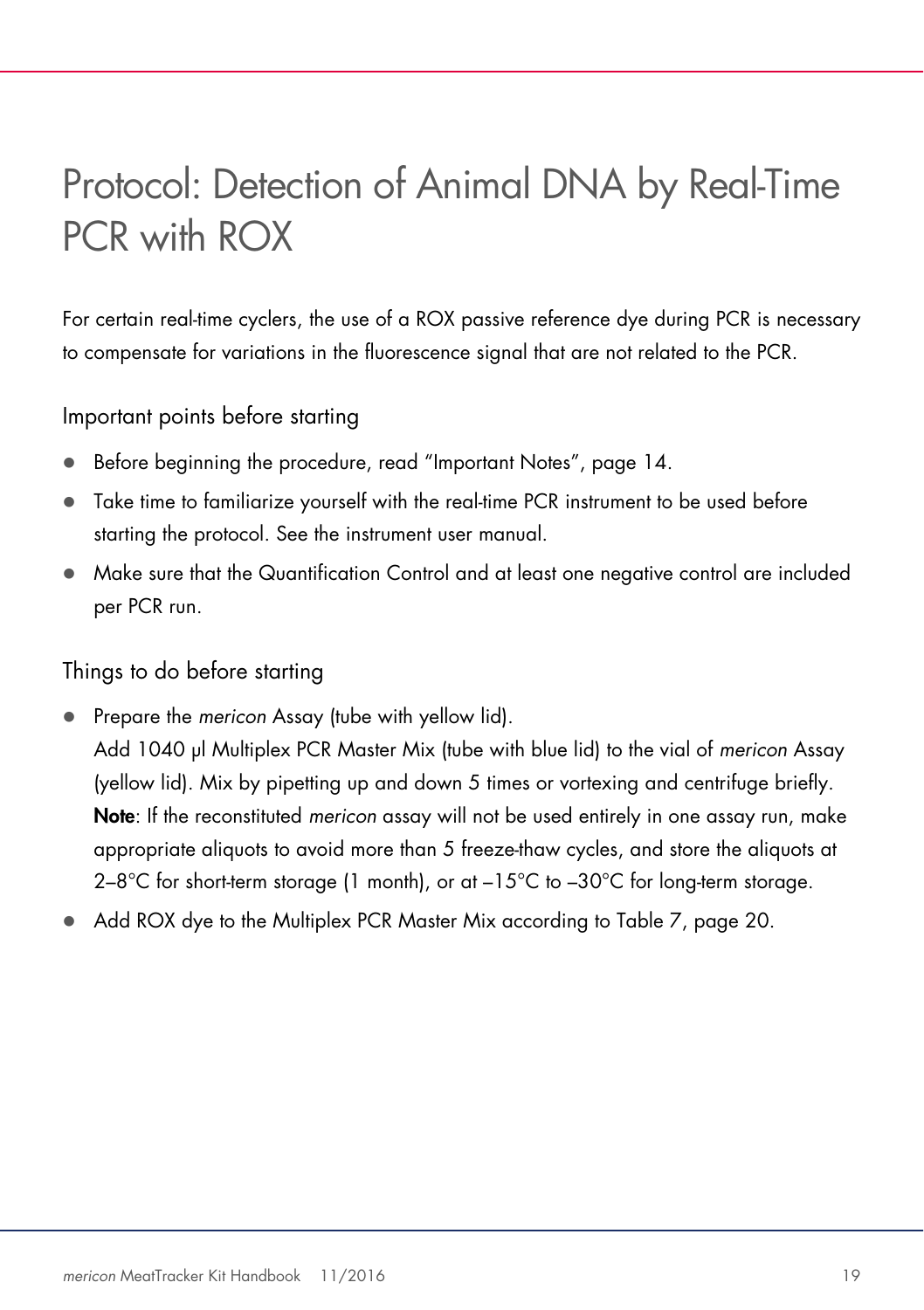<span id="page-19-0"></span>

|  | Table 7. Components to add to the mericon Assay |  |  |  |  |  |
|--|-------------------------------------------------|--|--|--|--|--|
|--|-------------------------------------------------|--|--|--|--|--|

| Thermal cycler                                                                                       | ROX dye           | <b>Multiplex PCR Master Mix</b> |
|------------------------------------------------------------------------------------------------------|-------------------|---------------------------------|
| Applied Biosystems model 7500, 7500 Fast, ViiA7, QuantStudio 12K<br>Flex                             | $43.3 \text{ pl}$ | 1040 µl                         |
| ABI PRISM 7000, Applied Biosystems model 7300, 7900, StepOne,<br>StepOne Plus                        | High ROX*         | 1040 ul                         |
| Rotor-Gene models, Stratagene Mx models, LightCycler 480,<br>SmartCycler models, Bio-Rad instruments |                   | 1040 µl                         |

The 50x ROX Dye Solution provided is suitable for PCR instruments requiring a low ROX dye concentration. For PCR instruments requiring a high ROX dye concentration please contact QIAGEN Technical Services.

#### Procedure

1. Set up the sample and control reactions according to [Table 8.](#page-19-1) Keep all samples and reaction tubes on a cooled rack during setup.

#### <span id="page-19-1"></span>Table 8. Setup of controls and sample reactions for PCR instruments requiring ROX

| Component                                                      | Quantification control | Samples           | Negative control  |
|----------------------------------------------------------------|------------------------|-------------------|-------------------|
| Reconstituted mericon Assay                                    | $10.4 \text{ pl}$      | $10.4 \text{ pl}$ | $10.4 \text{ pl}$ |
| Quantification Control DNA                                     | $9.6$ pl               |                   |                   |
| Sample DNA                                                     |                        | 9.6 $\mu$         |                   |
| QuantiTect Nucleic Acid Dilution Buffer or<br>RNase-free water |                        |                   | 9.6 $\mu$         |
| Total volume                                                   | 20 µl                  | $20 \mu$          | $20 \mu$          |

- 2. Place the desired number of PCR tubes or the PCR plate into the appropriate cooled Loading Block.
- 3. Close the PCR tubes or plate and place them in the reaction chamber of the thermal cycler, securing them according to the instrument manual.
- 4. Program the real-time cycler according to [Table 9,](#page-20-0) page [21.](#page-20-0)
- 5. Start the PCR run.
- 6. Proceed to ["Analyzing the Results"](#page-21-0), page [22.](#page-21-0)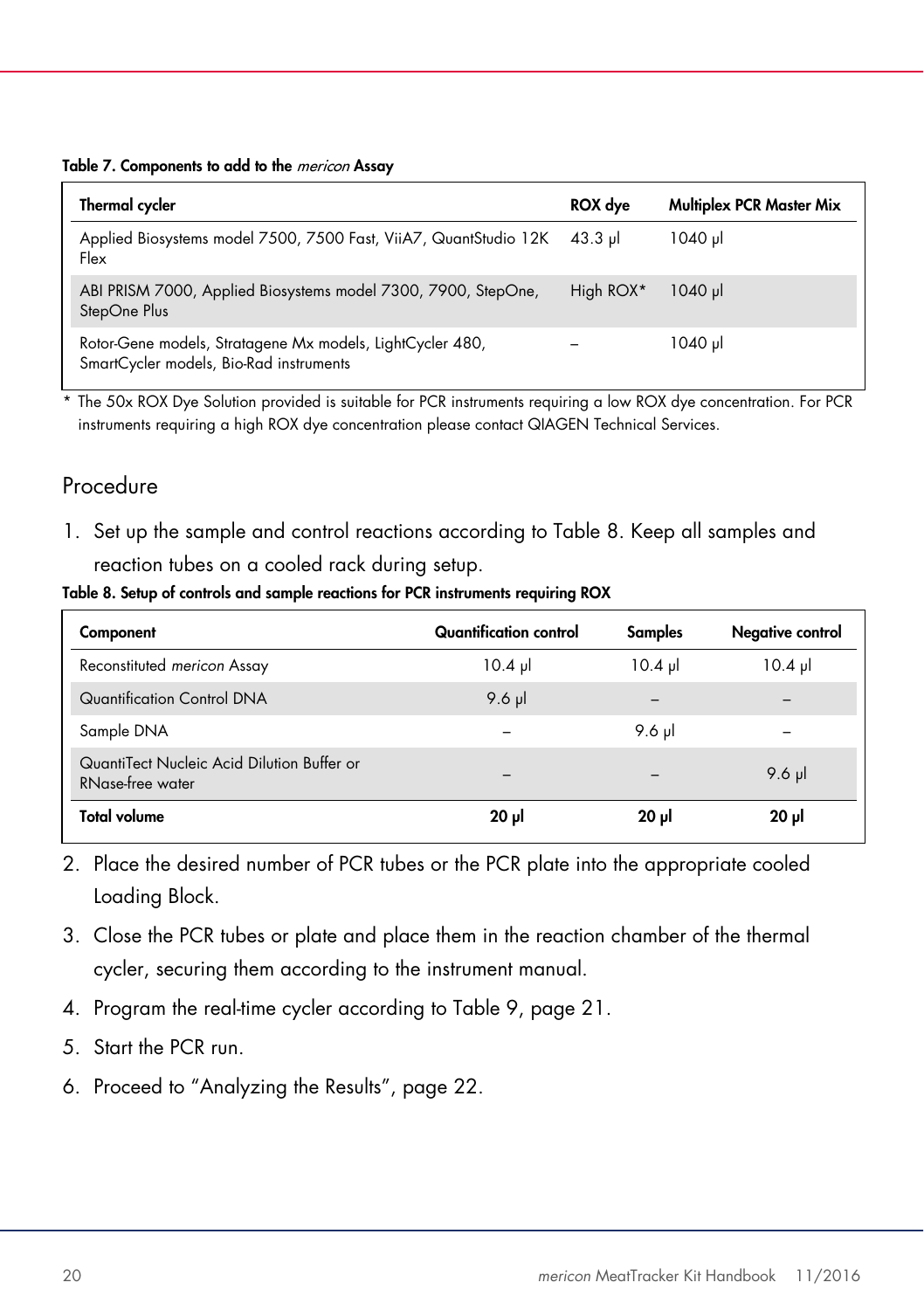#### <span id="page-20-0"></span>Table 9. Cycling protocol

|                             | Time             | <b>Temperature</b> | <b>Comments</b>                                               |
|-----------------------------|------------------|--------------------|---------------------------------------------------------------|
| Initial PCR activation step | 5 min            | 95 $°C$            | Activation of HotStarTag Plus DNA Polymerase                  |
| 3-step cycling              |                  |                    |                                                               |
| Denaturation                | 15 <sub>s</sub>  | $95^{\circ}$ C     |                                                               |
| Annealing*                  | $23 \text{ s}^+$ | $60^{\circ}$ C*    | * Data collection at 60°C for FAM and MAX (VIC <sup>+</sup> ) |
| Extension                   | 10 <sub>s</sub>  | $72^{\circ}$ C     |                                                               |
| Number of cycles            | 45               |                    |                                                               |

† For some instruments, the shortest annealing time possible is longer than 23 s (in the range of 32 s). In this case, use the shortest annealing time permitted by the instrument.

‡ See [Table 3,](#page-14-0) page [15,](#page-14-0) for information on instrument-specific detection channel or filter set.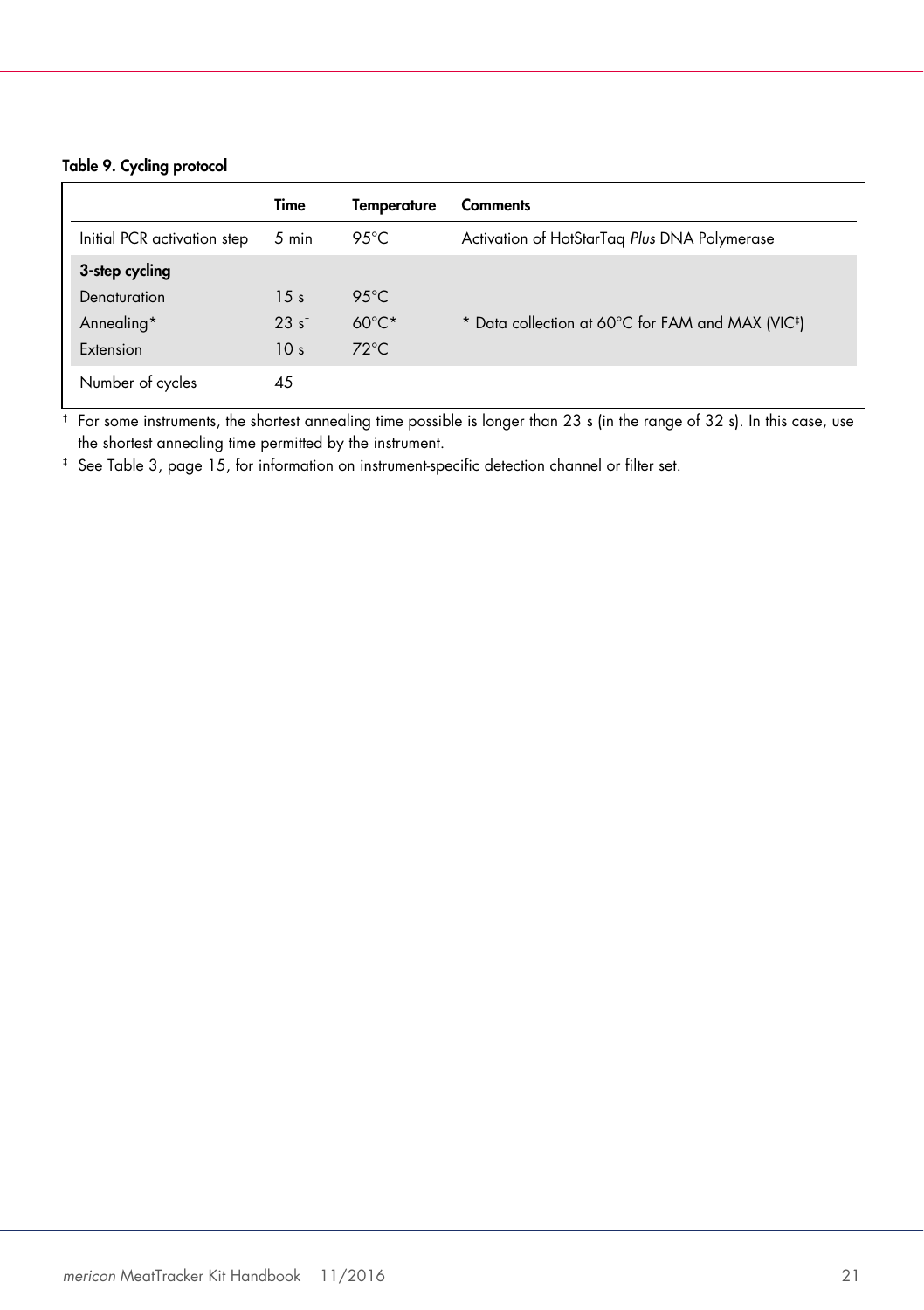### <span id="page-21-0"></span>Analyzing the Results

#### <span id="page-21-1"></span>Qualitative animal species detection

Determining the presence or absence of animal species DNA is carried out based on the amplification of the target sequence and is visualized in real time on the amplification plot generated by the application software of the real-time PCR instrument used. A positive result is visible as a final point on the fluorescence curve that lies clearly above the threshold. Figures 1–3 show examples of possible outcomes, which are summarized in [Table](#page-22-0) 10, page [23.](#page-22-0)



Figure 1. The sample is negative for tested animal species DNA. The 3 sample curves in the target channels (left) are at the baseline and below a preset threshold. The corresponding curves of the internal control in the yellow channel (right) are above the threshold, indicating that the PCR was successful.



Figure 2. The sample is positive for tested animal species DNA. The 3 sample curves in the target channel (left) are above a preset threshold indicating the presence of target DNA. The corresponding curves of the internal control in the yellow channel (right) are above the threshold indicating that the PCR was successful.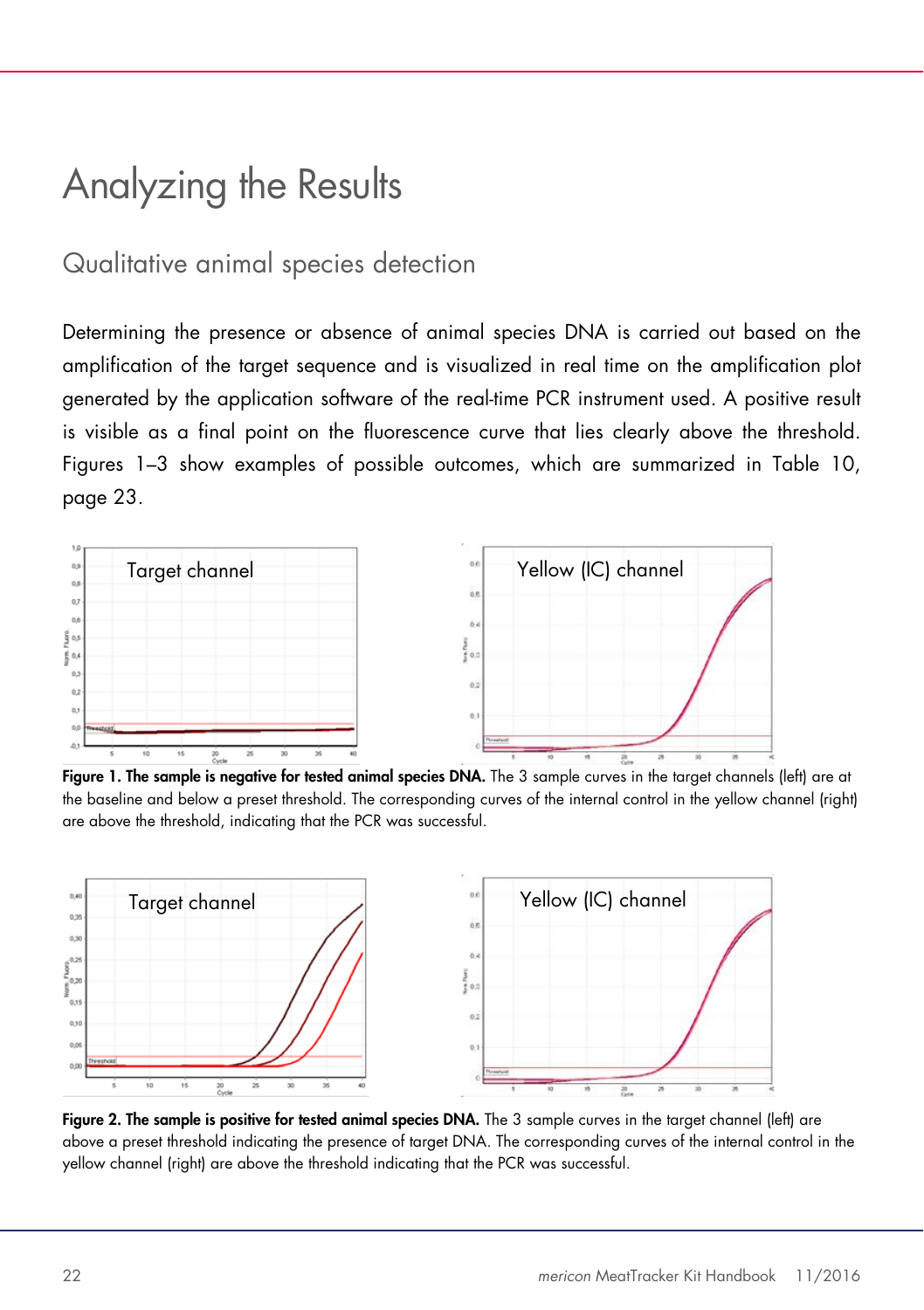

Figure 3. The PCR is inhibited. No amplification was observed for the 3 samples in the green channel (left) or the internal control in the yellow channel (right). All curves lie along the baseline and do not exceed a preset threshold.

<span id="page-22-0"></span>

| Table 10. Summary of possible outcomes |  |  |  |
|----------------------------------------|--|--|--|
|----------------------------------------|--|--|--|

| Amplification of sample Amplification of internal control | Result                                                                               |
|-----------------------------------------------------------|--------------------------------------------------------------------------------------|
| ÷                                                         | Sample is positive                                                                   |
| $C_{T}$ < 32*                                             | Sample is negative                                                                   |
| $C_{\text{I}} > 32$ * or No $C_{\text{I}}$                | Internal control result is invalid, PCR inhibited; dilute<br>sample and repeat test. |

 $C_I$  might be higher than 32 on real-time cyclers other than the Rotor-Gene Q. In these cases the  $C_I$  of control reactions (quantification control and negative control) serve as reference, and the  $C<sub>T</sub>$  for the internal control in the samples reactions should not exceed  $+2.5$  C<sub>TS</sub>.

Partial inhibition of the PCR due to the presence of detectable but tolerable concentrations of inhibitors in the samples is typically indicated by a shift of the internal control to higher threshold cycle  $(C<sub>1</sub>)$  values. As a guideline, an uninhibited internal control should give a threshold cycle value below 32. A threshold cycle value above 32 indicates inhibition.

In the event of a PCR-inhibited internal control result, dilute the extracted samples 1:10 with RNase-free water and repeat the test.

If DNA template concentration is very high, a shift of the internal control to lower threshold cycle values might occur. This does not influence its sensitivity toward PCR inhibitors or amplification of the target DNA.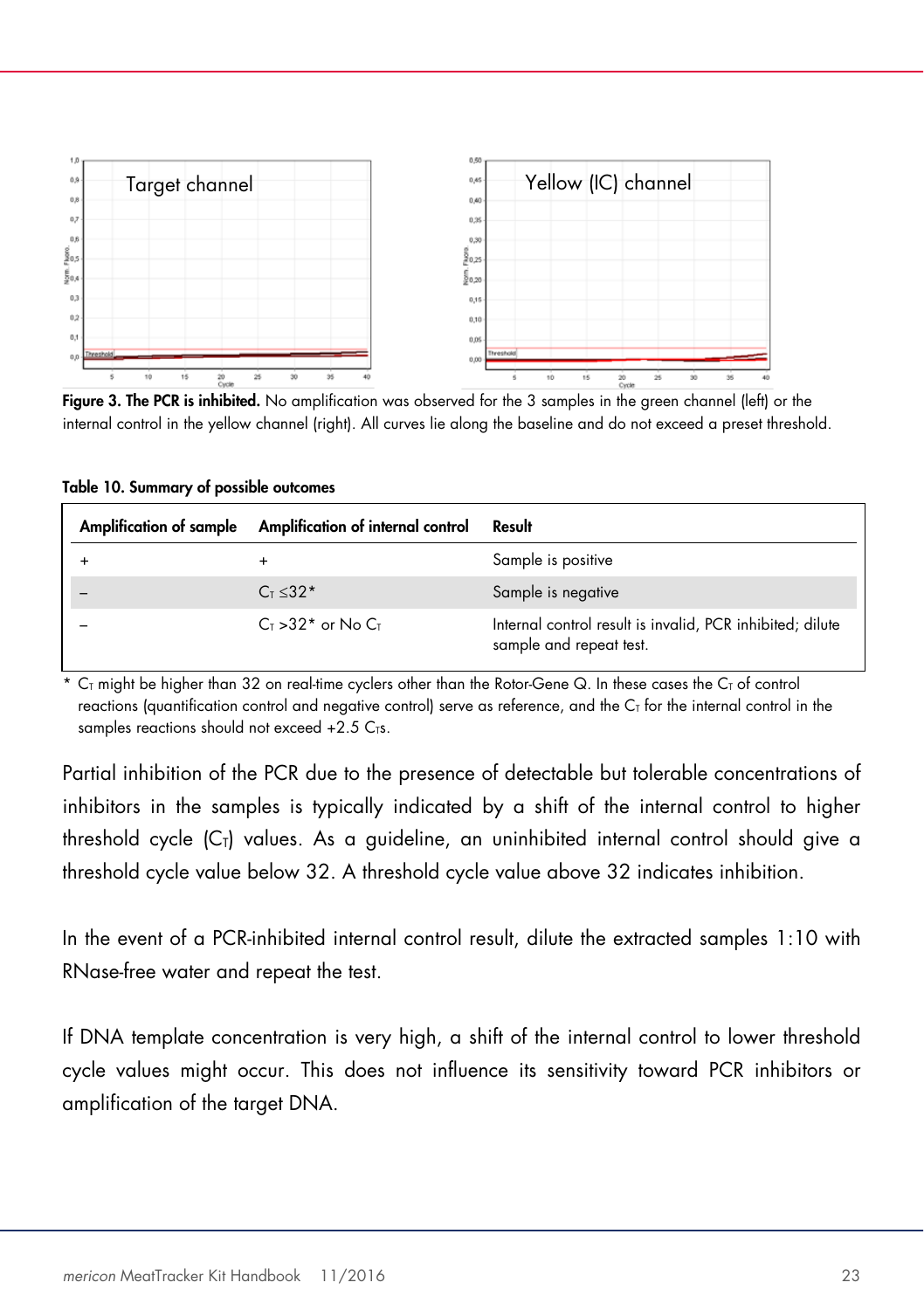### <span id="page-23-0"></span>Troubleshooting Guide

This troubleshooting guide may be helpful in solving any problems that may arise. For more information, see also the Frequently Asked Questions page at our Technical Support Center: www.qiagen.com/FAQ/FAQList.aspx. The scientists in QIAGEN Technical Services are always happy to answer any questions you may have about either the information and/or protocols in this handbook or sample and assay technologies (for contact information, visit www.qiagen.com).

|    |                                                                                                                                       | งแแนนแจ นแน จบนูนุนจแบแจ                                                                                                                                                                                      |
|----|---------------------------------------------------------------------------------------------------------------------------------------|---------------------------------------------------------------------------------------------------------------------------------------------------------------------------------------------------------------|
|    | No signal with positive control                                                                                                       |                                                                                                                                                                                                               |
|    | a) The selected fluorescence<br>channel for PCR data<br>analysis does not comply<br>with the protocol                                 | For data analysis, select the green channel (FAM) for the target and the yellow<br>channel for the internal control. See the cycling protocols in Table 5, page 18,<br>Table 6, page 18, or Table 9, page 21. |
| b) | Incorrect programming<br>of the real-time PCR<br>instrument                                                                           | Compare the temperature profile with the protocol. See the cycling protocols<br>in Table 5, page 18, Table 6, page 18, or Table 9, page 21. Refer to the<br>manufacturer's manual of the cycler to be used.   |
| C) | Incorrect configuration of<br>the PCR                                                                                                 | Ensure that reactions were set up according to Table 4, page 17, or Table 8,<br>page 20. Repeat the PCR, if necessary                                                                                         |
| d) | The storage conditions for<br>one or more kit<br>components did not<br>comply with the<br>instructions given in<br>"Storage" (page 5) | Check the storage conditions and the expiration date (see the kit label) of the<br>reagents and use a new kit, if necessary.                                                                                  |
| e) | The mericon PCR Assay<br>has expired                                                                                                  | Check the storage conditions and the expiration date (see the kit label) of the<br>reagents and use a new kit, if necessary.                                                                                  |
|    | Weak or no signal in the internal amplification control                                                                               |                                                                                                                                                                                                               |
| a) | The PCR conditions do<br>not comply with the<br>protocol                                                                              | Check that PCR conditions match the cycling protocols in Table 5, page 18,<br>Table 6, page 18, or Table 9, page 21. Repeat the PCR with corrected<br>settinas, if necessary.                                 |

#### Comments and suggestions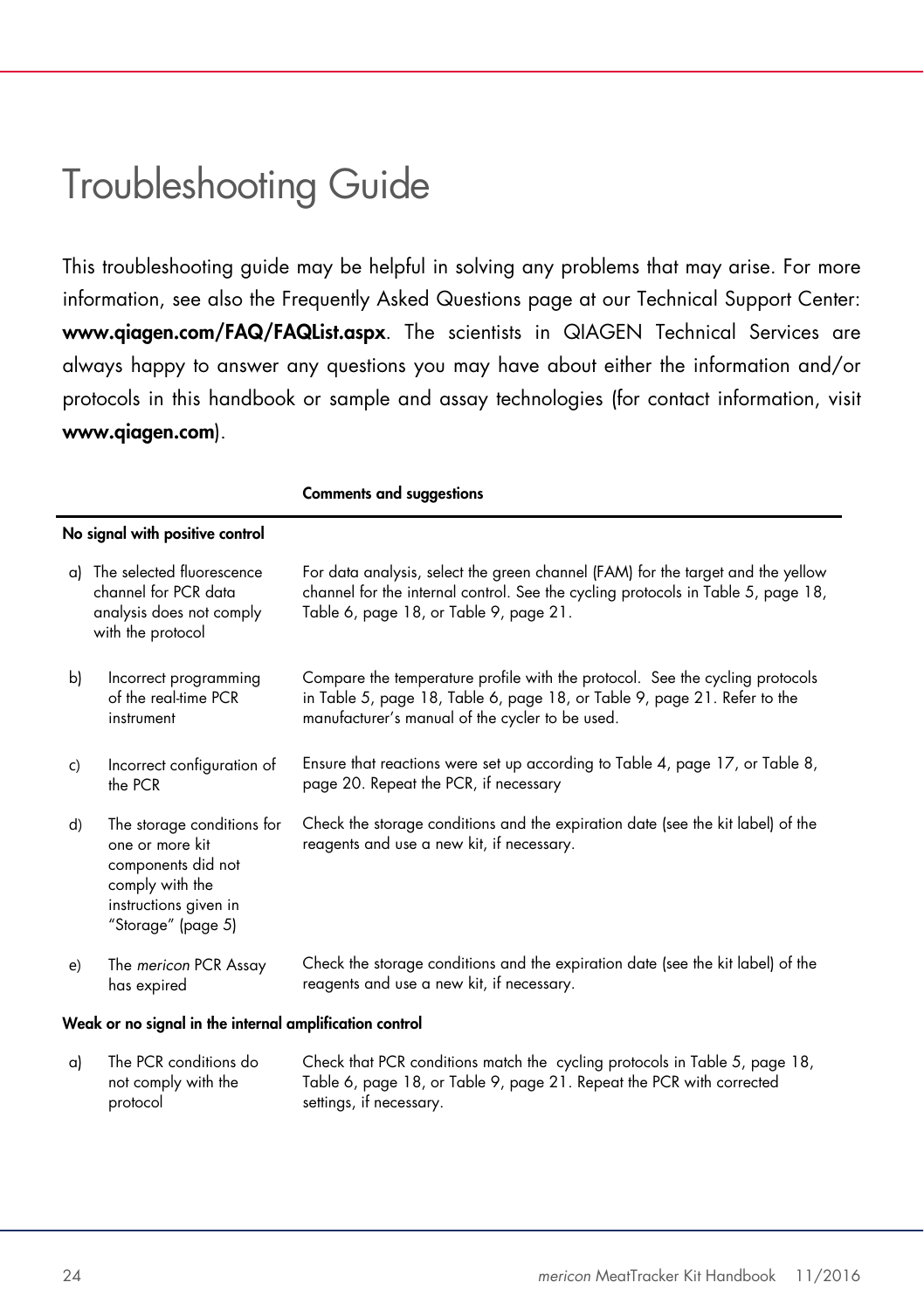| b) | The PCR was inhibited                                                                                                                 | Use the recommended DNA isolation method and closely follow the<br>manufacturer's instructions. QIAGEN offers dedicated sample preparation kits<br>developed to complement mericon PCR Assays and provide a complete and<br>efficient workflow for food safety testing. If there is still inhibition, dilute the<br>DNA 1:10. |
|----|---------------------------------------------------------------------------------------------------------------------------------------|-------------------------------------------------------------------------------------------------------------------------------------------------------------------------------------------------------------------------------------------------------------------------------------------------------------------------------|
| c) | The storage conditions<br>for one or more kit<br>components did not<br>comply with the<br>instructions given in<br>"Storage" (page 5) | Check the storage conditions and the expiration date (see the kit label) of the<br>reagents and use a new kit, if necessary.                                                                                                                                                                                                  |
| d) | The mericon PCR Assay                                                                                                                 | Check the storage conditions and the expiration date (see the kit label) of the                                                                                                                                                                                                                                               |

reagents and use a new kit, if necessary.

#### Signals present for the negative controls

has expired

| a)<br>during PCR setup | Contamination occurred                      | Repeat the PCR with new reagents in replicates.                                                                                                                       |
|------------------------|---------------------------------------------|-----------------------------------------------------------------------------------------------------------------------------------------------------------------------|
|                        |                                             | If possible, close the PCR tubes directly after addition of the sample to be<br>tested.                                                                               |
|                        |                                             | Make sure to pipet your positive controls last.                                                                                                                       |
|                        |                                             | Make sure that work space and instruments are decontaminated at regular<br>intervals.                                                                                 |
| b)                     | Contamination occurred<br>during extraction | Repeat the extraction and PCR of the sample to be tested using new reagents.<br>Make sure that work space and instruments are decontaminated at regular<br>intervals. |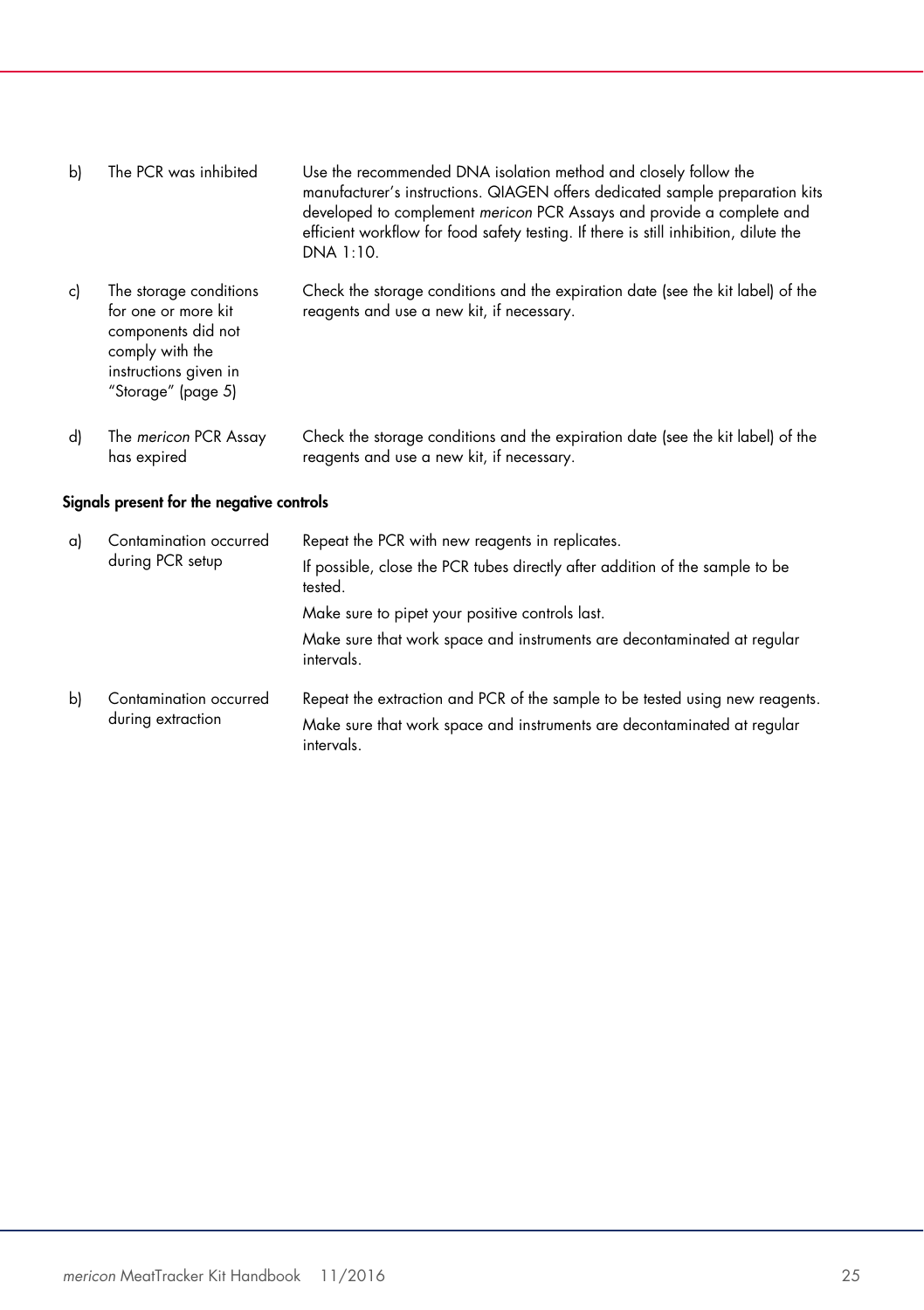# <span id="page-25-0"></span>Ordering Information

| Product                      | <b>Contents</b>                                                                                                                                                                                               | Cat. no. |
|------------------------------|---------------------------------------------------------------------------------------------------------------------------------------------------------------------------------------------------------------|----------|
| mericon MeatTracker Kit (96) | For 96 reactions: PCR Assay Meat,<br>Control DNA, Multiplex PCR Master<br>Mix, QuantiTect Nucleic Acid Dilution<br>Buffer, RNase-Free Water, 50x ROX<br>Dye Solution (for use with mericon<br>Animal ID Kits) | 290145   |
| <b>Related products</b>      |                                                                                                                                                                                                               |          |
| mericon Animal ID Kits       |                                                                                                                                                                                                               |          |
| mericon Pig Kit (96)*        | For 96 reactions: PCR Assay Pig,<br>Positive Control, Multiplex PCR Master<br>Mix, QuantiTect Nucleic Acid Dilution<br>Buffer, RNase-Free Water, 50x ROX<br>Dye Solution                                      | 292015   |
| mericon Cattle Kit (96)*     | For 96 reactions: PCR Assay Cattle,<br>Positive Control, Multiplex PCR Master<br>Mix, QuantiTect Nucleic Acid Dilution<br>Buffer, RNase-Free Water, 50x ROX<br>Dye Solution                                   | 292025   |
| mericon Horse Kit (96)*      | For 96 reactions: PCR Assay Horse,<br>Internal Control, Positive Control,<br>Multiplex PCR Master Mix, QuantiTect<br>Nucleic Acid Dilution Buffer, RNase-<br>Free Water                                       | 292145   |

\* Other kit sizes available; please inquire.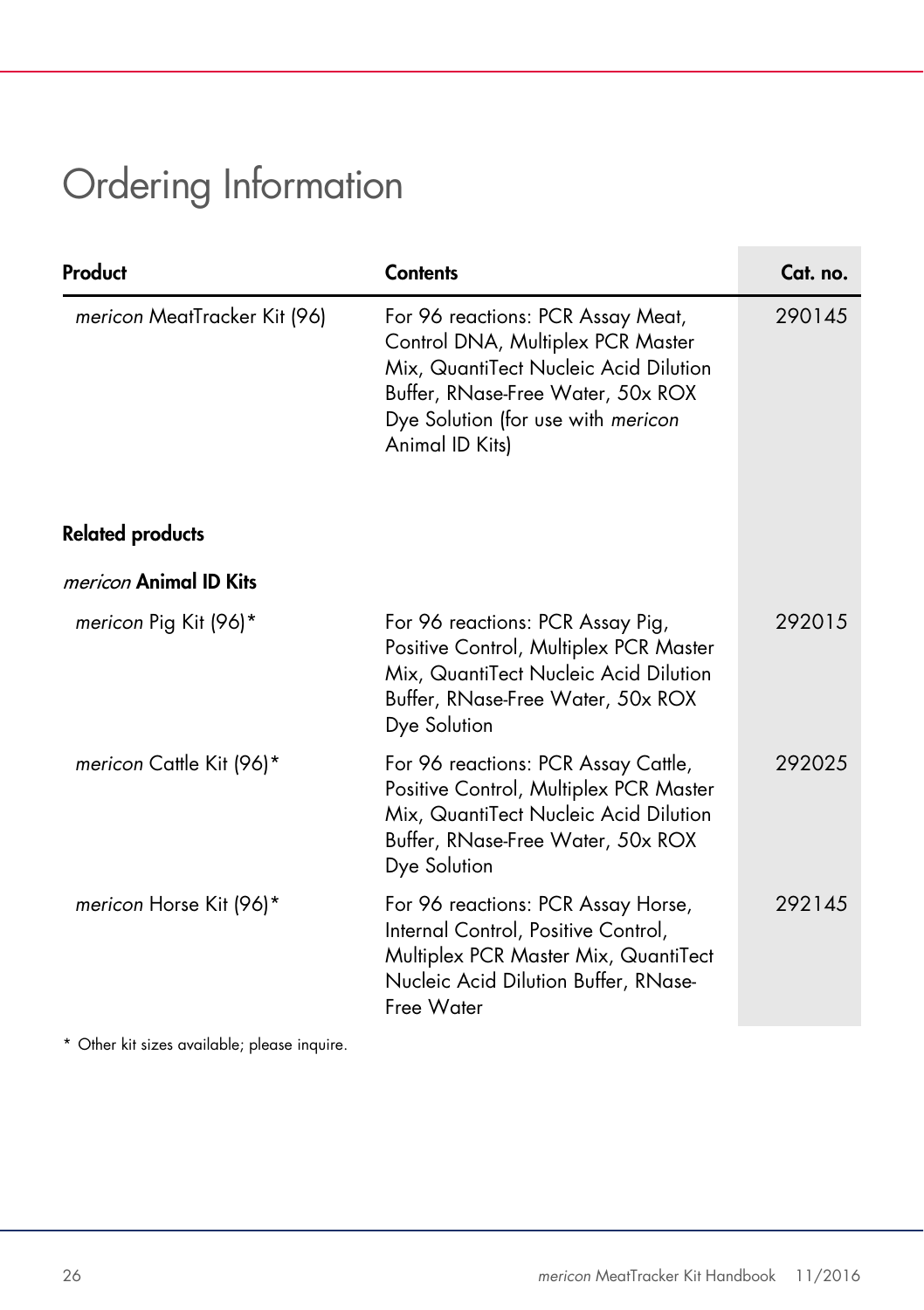| Product                                | <b>Contents</b>                                                                                                                                                              | Cat. no. |
|----------------------------------------|------------------------------------------------------------------------------------------------------------------------------------------------------------------------------|----------|
| mericon Sheep Kit (96)*                | For 96 reactions: PCR Assay Sheep,<br>Positive Control, Multiplex PCR Master<br>Mix, QuantiTect Nucleic Acid Dilution<br>Buffer, RNase-Free Water, 50x ROX<br>Dye Solution   | 292065   |
| mericon Goat Kit (96)*                 | For 96 reactions: PCR Assay Goat,<br>Positive Control, Multiplex PCR Master<br>Mix, QuantiTect Nucleic Acid Dilution<br>Buffer, RNase-Free Water, 50x ROX<br>Dye Solution    | 292055   |
| mericon Chicken Kit (96)*              | For 96 reactions: PCR Assay Chicken,<br>Positive Control, Multiplex PCR Master<br>Mix, QuantiTect Nucleic Acid Dilution<br>Buffer, RNase-Free Water, 50x ROX<br>Dye Solution | 292035   |
| mericon Turkey Kit (96)*               | For 96 reactions: PCR Assay Turkey,<br>Positive Control, Multiplex PCR Master<br>Mix, QuantiTect Nucleic Acid Dilution<br>Buffer, RNase-Free Water, 50x ROX<br>Dye Solution  | 292045   |
| <i>mericon</i> sample preparation kits |                                                                                                                                                                              |          |
| DNeasy mericon Food Kit (50)           | 50 QIAquick <sup>®</sup> Spin columns,<br>Proteinase K, buffers                                                                                                              | 69514    |
| QIAamp Fast DNA Tissue Kit<br>(50)     | 50 QIAamp Spin Columns, QIAGEN<br>Proteinase K, RNase A, Tissue<br>Disruption Tubes, Buffers                                                                                 | 51404    |

\* Other kit sizes available; please inquire.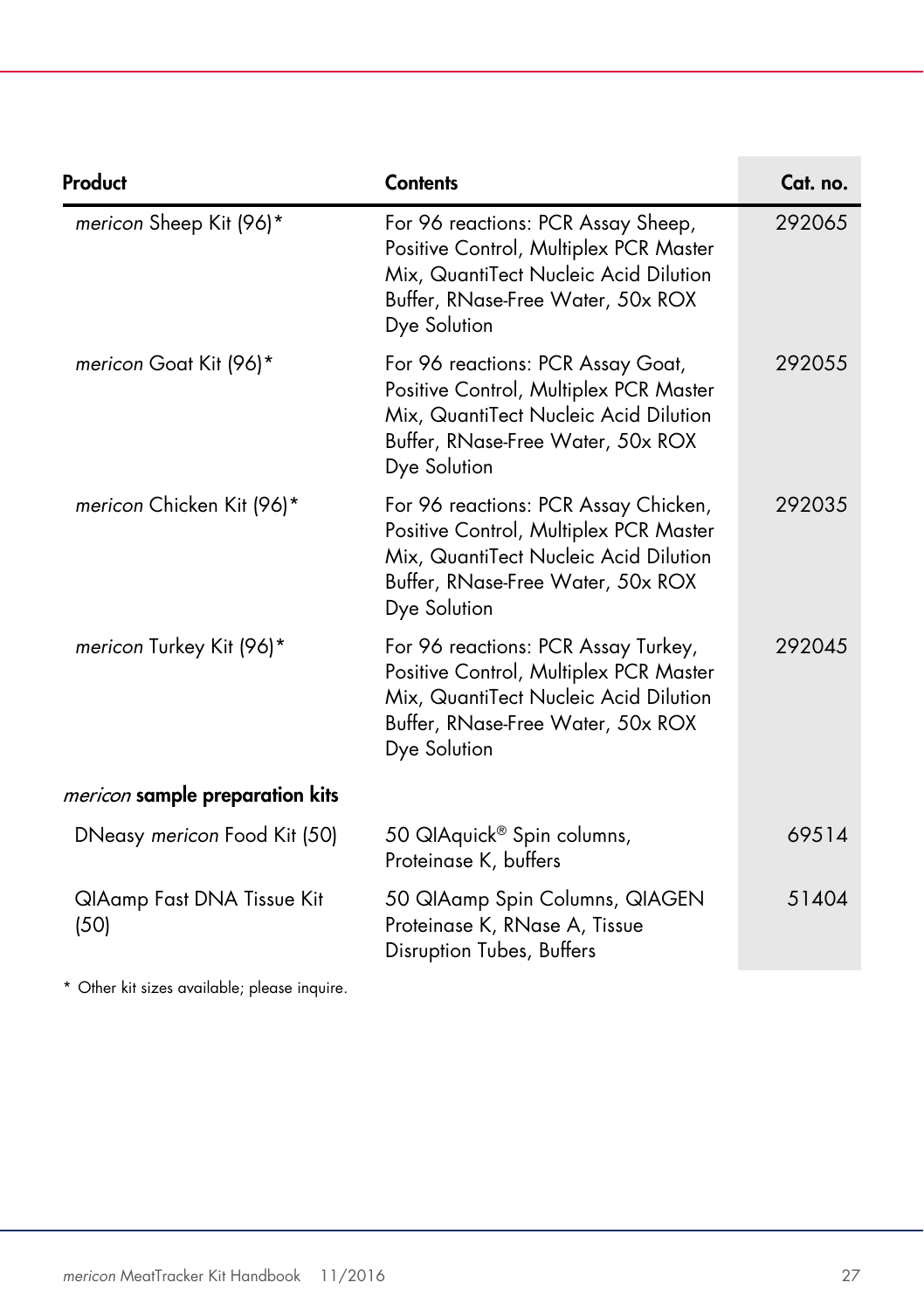| Product             | Contents                                                                                                                                                           | Cat. no. |
|---------------------|--------------------------------------------------------------------------------------------------------------------------------------------------------------------|----------|
| <b>Instruments</b>  |                                                                                                                                                                    |          |
| Rotor-Gene Q 5 plex | Real-time PCR cycler with 5 channels<br>(green, yellow, orange, red, crimson),<br>laptop computer, software,<br>accessories, 1-year warranty on parts<br>and labor | 9001640  |
| Rotor-Gene Q 2plex  | Real-time PCR cycler with 2 channels<br>(green, yellow), laptop computer,<br>software, accessories, 1-year warranty<br>on parts and labor                          | 9001620  |
| <b>QIAcube</b>      | Robotic workstation for automated<br>purification of DNA, RNA, or proteins<br>using QIAGEN spin-column kits:<br>includes 1-year warranty on parts and<br>labor     | 9001293  |

For up-to-date licensing information and product-specific disclaimers, see the respective QIAGEN kit handbook or user manual. QIAGEN kit handbooks and user manuals are available at www.qiagen.com or can be requested from QIAGEN Technical Services or your local distributor.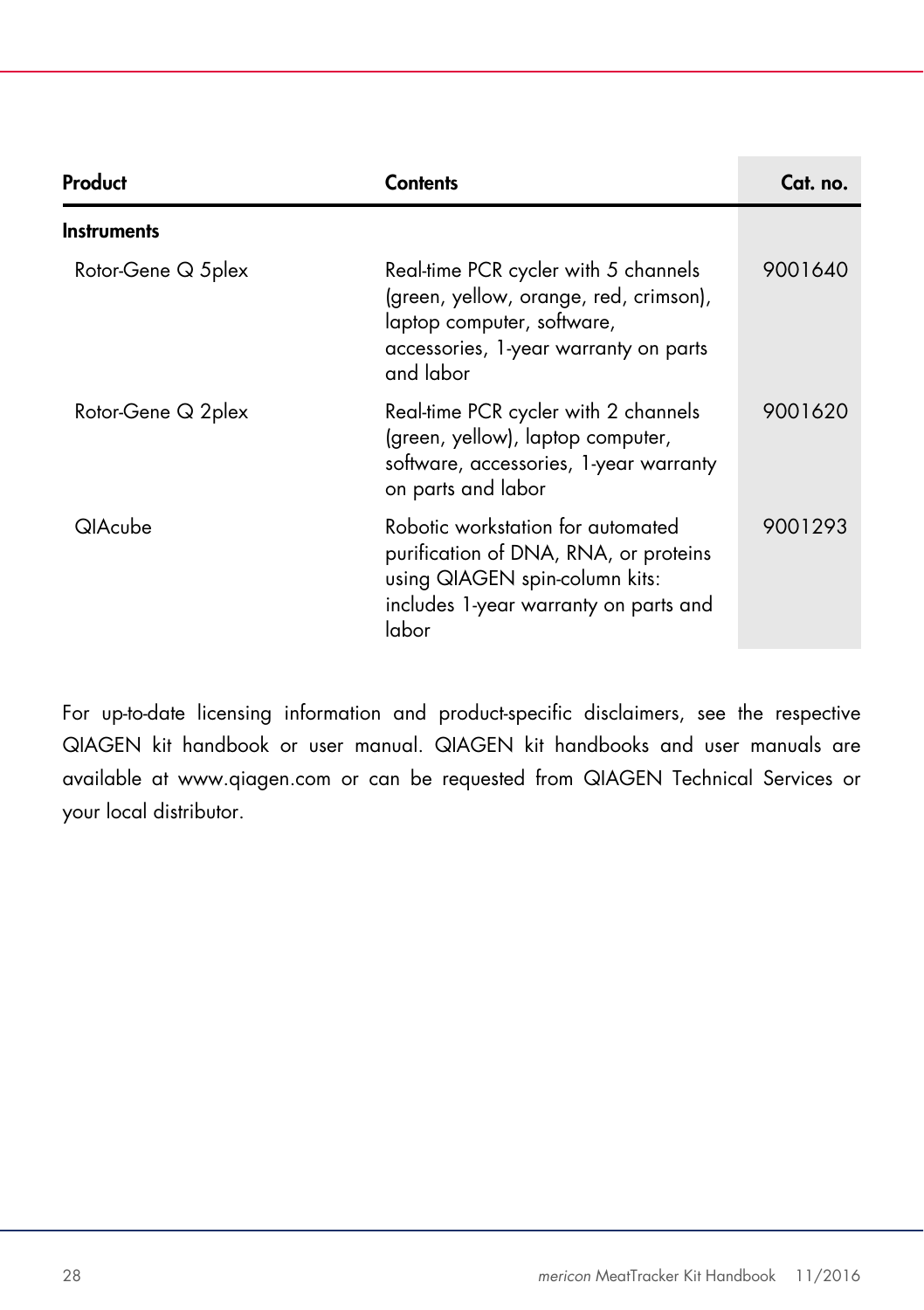Trademarks: QIAGEN®, QIAamp®, QIAcube®, QIAquick®, Sample to Insight®, DNeasy®, HotStarTaq®, *mericon*®, Q-Bond®, QuantiTect®, Rotor-Gene®, Rotor-Disc® (QIAGEN Group); Agilent® (Agilent Technologies, Inc.); Applied Biosystems®, FAM™, HEX™, JOE™, MAX™, QuantStudio®, ROX™, StepOne™, StepOnePlus™, VIC®, ViiA® (Life Technologies Corporation); Bio-Rad® (Bio-Rad Laboratories, Inc.); Iowa Black® (Integrated DNA Technologies); LightCycler®, Roche® (Roche Group); Mx3000P®, Mx3005P® (Stratagene); SmartCycler® (Cepheid). Registered names, trademarks, etc. used in this document, even when not specifically marked as such, are not to be considered unprotected by law.)

#### Limited License Agreement for mericon MeatTracker Kit

Use of this product signifies the agreement of any purchaser or user of the product to the following terms:

- 1. The product may be used solely in accordance with the protocols provided with the product and this handbook and for use with components contained in the kit only. QIAGEN grants no license under any of its intellectual property to use or incorporate the enclosed components of this kit with any components not included<br>within this kit except as described in the protocols provided these additional protocols have been provided by QIAGEN users for QIAGEN users. These protocols have not been thoroughly tested or optimized by QIAGEN. QIAGEN neither guarantees them nor warrants that they do not infringe the rights of third-parties.
- 2. Other than expressly stated licenses, QIAGEN makes no warranty that this kit and/or its use(s) do not infringe the rights of third-parties.
- 3. This kit and its components are licensed for one-time use and may not be reused, refurbished, or resold.
- 4. QIAGEN specifically disclaims any other licenses, expressed or implied other than those expressly stated.
- 5. The purchaser and user of the kit agree not to take or permit anyone else to take any steps that could lead to or facilitate any acts prohibited above. QIAGEN may entorce the prohibitions ot this Limited License Agreement in any Court, and shall recover all its investigative and Court costs, including attorney tees, in any<br>action to enforce this Limited License Agreement or any

For updated license terms, see www.qiagen.com.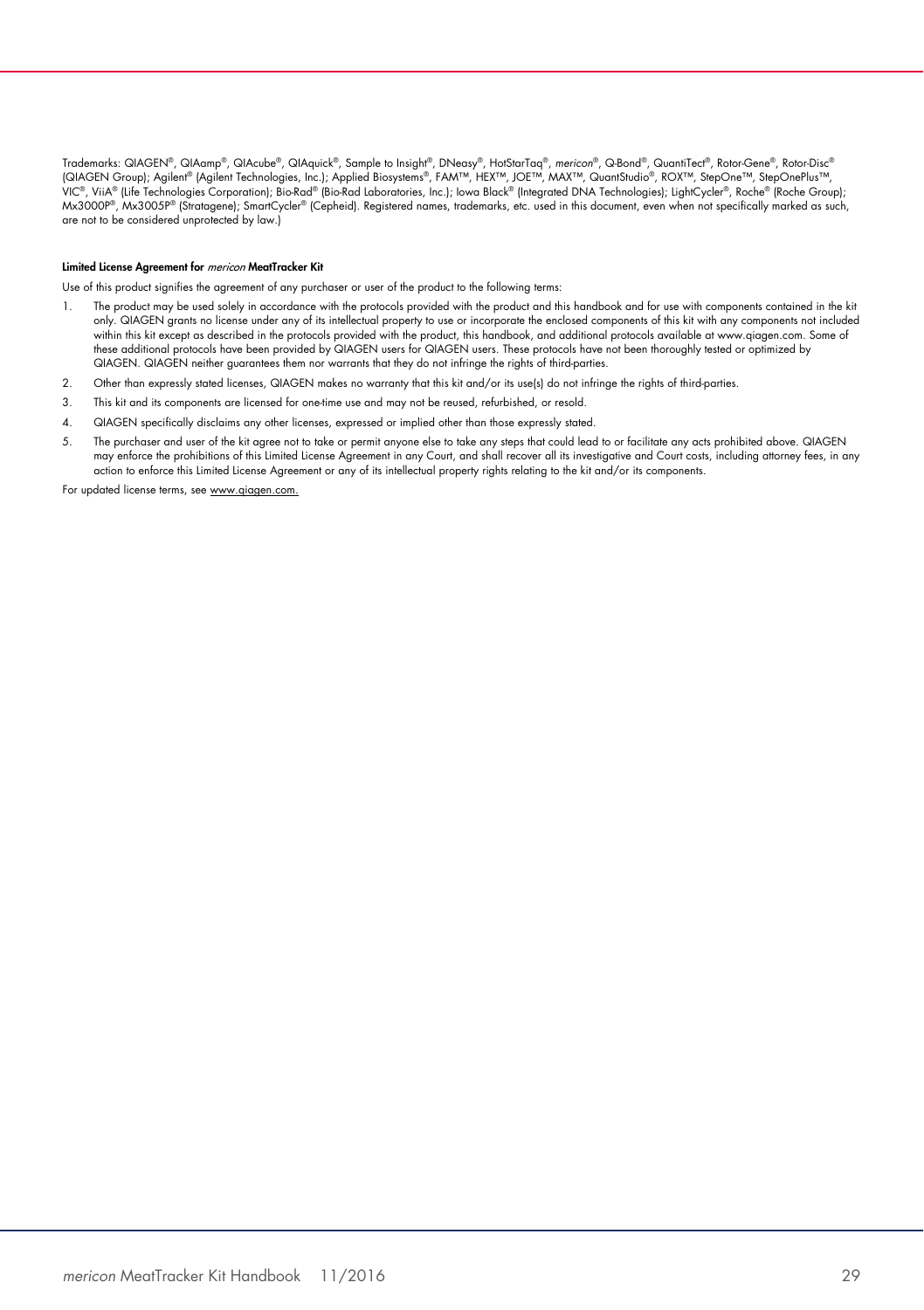**Notes**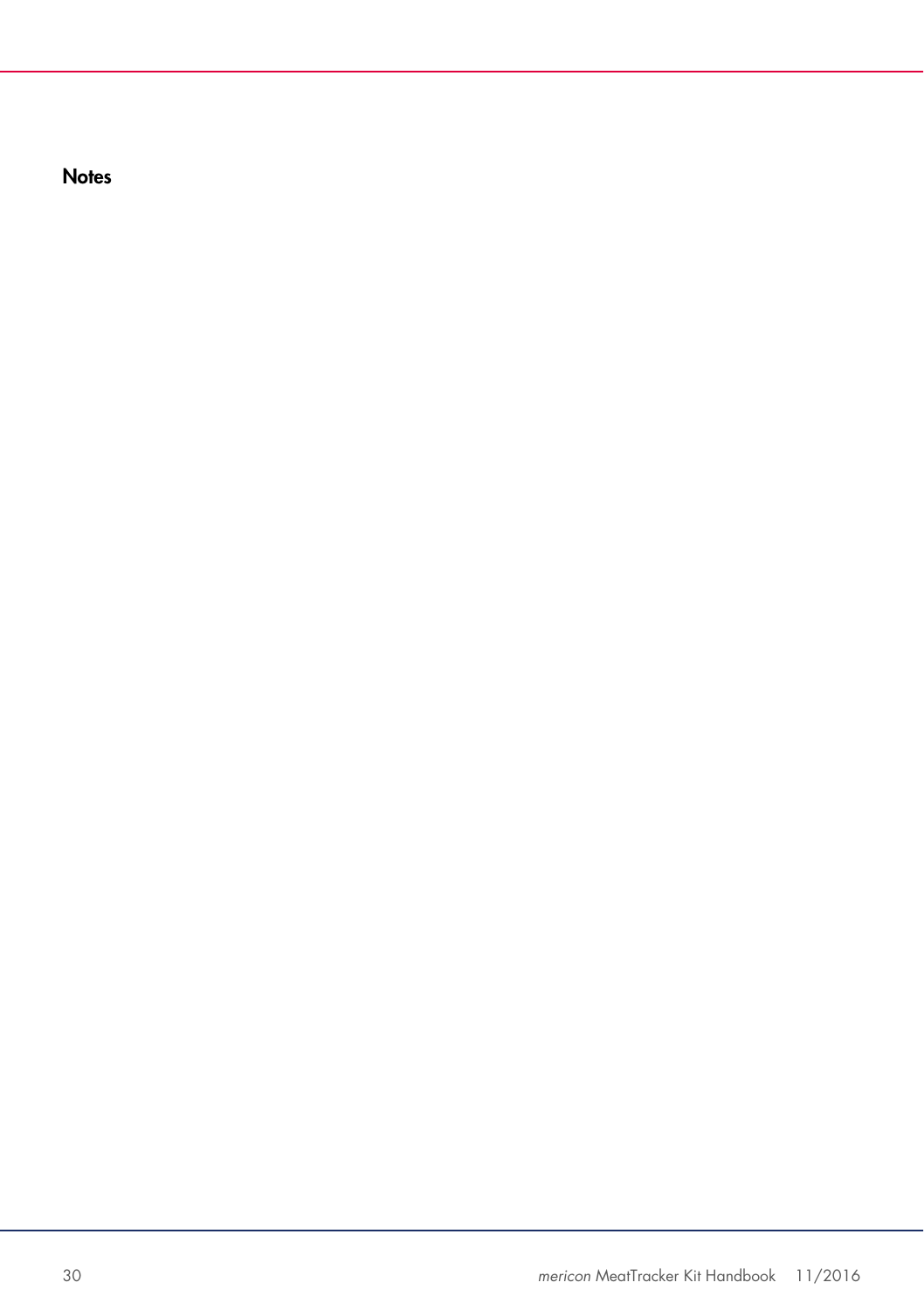**Notes**